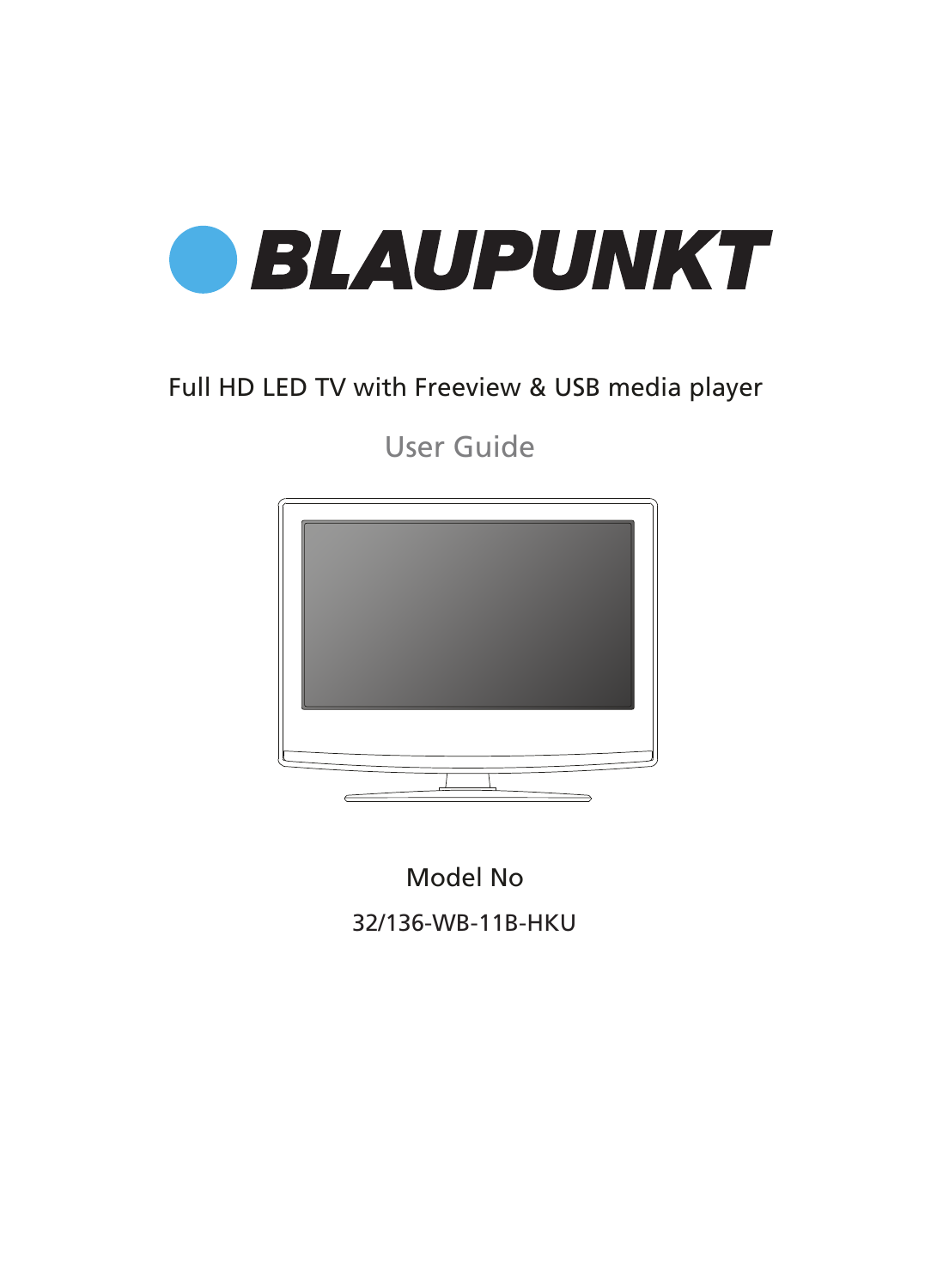## **Important safety instruction**



### **Please read these instructions. All the safety and operating instructions should be read before the appliance is operated.**

### **Warnings**

• Television sets which weigh 20kg or more must be lifted and carried by at least 2 people.

• This television does not contain any parts that are serviceable by the user. In case of a fault, contact the manufacturer or authorised service department. Exposing the internal parts inside the TV may endanger your life. The manufacturers guarantee does not extend to faults caused by repairs carried out by unauthorised third parties.

To reduce the risk of fire, electric shock or damage to the TV, do not expose it to dust, rain or moisture. Never expose the TV to dripping or splashing and do not place objects filled with liquids on or near the TV.

• Do not connect any external devices (DVD player, games console etc) when the TV is switched on. Disconnect both the TV and device from the mains before connecting. Only switch appliances on when the connection process is complete.

• Do not place the television in a confined space and do not obstruct the ventilation openings at the rear of the television.

• When installing on a wall, ensure the TV is at least 5cm from the wall for ventilation.

• Always ensure that the TV's ventilation openings are not covered with items such as newspapers, tablecloths, curtains, etc.

• Dispose of this television and any components including batteries in an environmentally friendly manner. If in doubt, please contact your local authority for details of recycling.

### **Safety**

• For your safety, this appliance is fitted with a fused 3 pin mains plug. Should the fuse need to be replaced, ensure that any replacement is of the same amperage and approved with the BSI mark.

• Never try and replace the mains plug unless you have adequate qualifications and are legally authorised to do so. In the event that a replacement mains cable is required, contact the manufacturer for a suitable replacement.

• Never use the television if it is damaged in any way.

• Always place the television on a flat level surface avoiding anywhere which may be subject to strong vibration.

• The ideal distance to watch the television is approximately five times the length of the diagonal measurements of the TV screen.

• Ensure the television is not placed on top of the power cable as the weight of the television may damage the cable and cause a safety hazard.

• Never place mobile phones, speakers or any other device which may cause magnetic or radio interference, near the television. If interference is apparent, move the device causing the interference away from the television.

To disconnect the apparatus from the mains, please use the mains plug located on the underside/rear of the TV.

• Ensure that the mains plug is always easily accessible.

#### **WARNING: Excessive noise when using earphones and headphones can cause loss of hearing.**

### **Maintenance**

• To clean your TV, wipe with a soft, dry cloth. If the surfaces are extremely dirty, use a soft cloth dipped in a soap and water solution or a weak detergent solution.

• Never use alcohol, paint thinner or benzene to clean this unit.

• Before using a chemically treated cloth, read the instructions that came with the cloth carefully.

#### **CAUTION: If water or other liquid enters the television through the display panel surface, a malfunction may occur.**



### **Packaging**

The safest way to transport your item is in the original box/packaging - please save your packaging for this.

• You will need the original box/packaging in the event of warranty/service repair or support. We are unable to carry out warranty/service if you are unable to package the item correctly.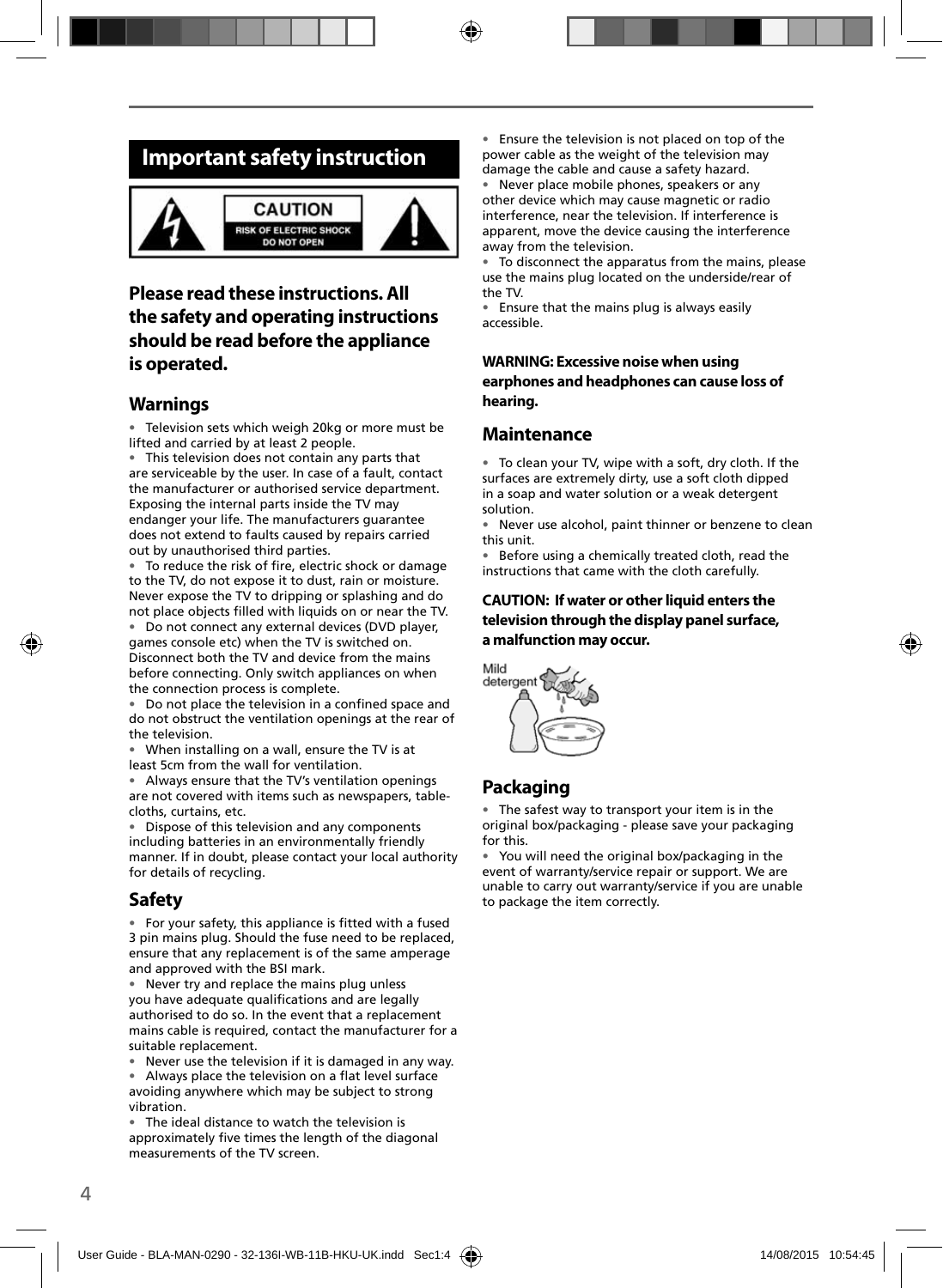#### **Important information regarding use of video**  games, computers, captions or other fixed image **displays**

The extended use of fixed image program material can cause a permanent "shadow image" on the LCD/LED panel, also known as "screen burn".

This "shadow image" can appear in the background during normal viewing. This type of irreversible LCD/LED panel deterioration can be limited by observing the following steps:

1. Reduce the brightness/contrast setting to a minimum suitable viewing level.

2. Do not display the fixed image for extended periods of time.

3. Turn the power off when not in use.

Examples of images that are more likely to cause "screen burn" are as follows (this is not an exhaustive list):

• TV channel logos: e.g. shopping channel logos and pricing displays - especially if they are bright and stationary. Moving or low-contrast graphics are less likely to cause ageing of the screen.

• Time displays.

• Teletext: Do not view a stationary page for a long period of time

• TV/DVD menus: e.g. listings of DVD disc content.

Pause mode: Do not leave the TV in pause mode for long periods of time, e.g. when watching DVDs or videos.

#### **Important: Once 'shadow image/screen burn' occurs, it will never disappear and is not repairable under warranty.**

### **How do I dispose of this product?**

**UK:** Waste electrical products should not be disposed of with household waste. Please dispose of the product at a designated collection point for recycling of WEEE. For your nearest facilities, please see www.recycle-more.co.uk or in store for details.



**ROI:** Waste electrical products should not be disposed of with household waste. Separate disposal facilities exist. Check with your local authority or retailer for recycling advice.

### **Batteries**

• Do not expose batteries to high temperatures, excessive heat, prolonged sunshine or fire as this may cause leakage, explosion or ignition.

Observe the correct polarity when inserting batteries. • Do not use different types of batteries together or mix old and new batteries.

• Dispose of batteries in an environmentally friendly way.

• Certain regions may regulate the disposal of batteries. Please consult your local authority.

### **Trademarks**

#### **HDMI**

The terms HDMI and HDMI High-Definition Multimedia Interface, and the HDMI Logo are trademarks or registered trademarks of HDMI Licensing, LLC in the United States and other countries.

#### **HDTV**

The "HD TV" Logo is a trademark of DIGITALEUROPE.

#### **DVB**

The DVB logo is the registered trademark of the Digital Video Broadcasting (DVB) project.

#### **FREEVIEW**

The FREEVIEW words and logos are trade marks of DTV Services LTD. © DTV Services Ltd.

#### **SAORVIEW**

SAORVIEW is a registered trademark owned by RTÉ.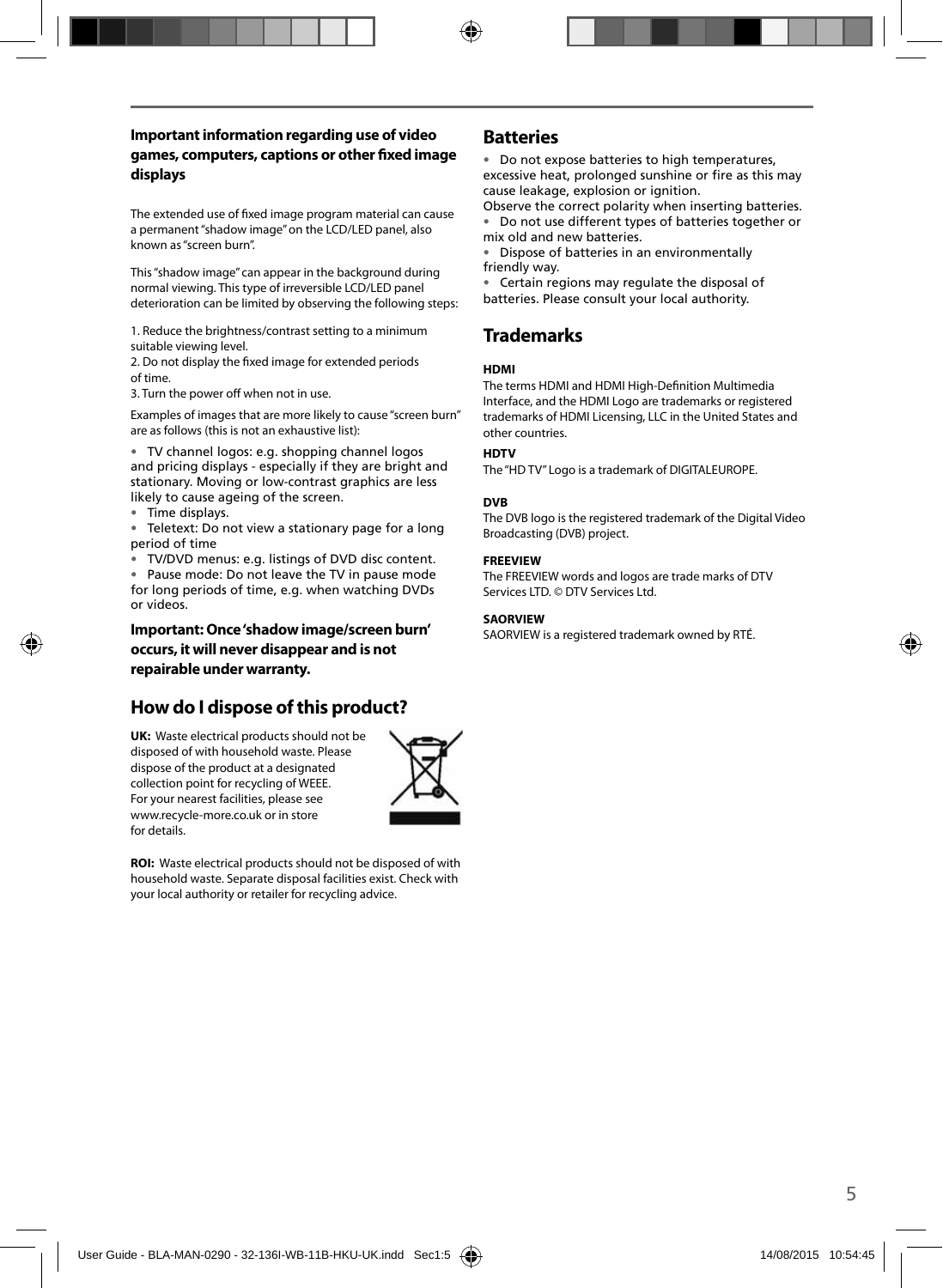## **CONTENTS**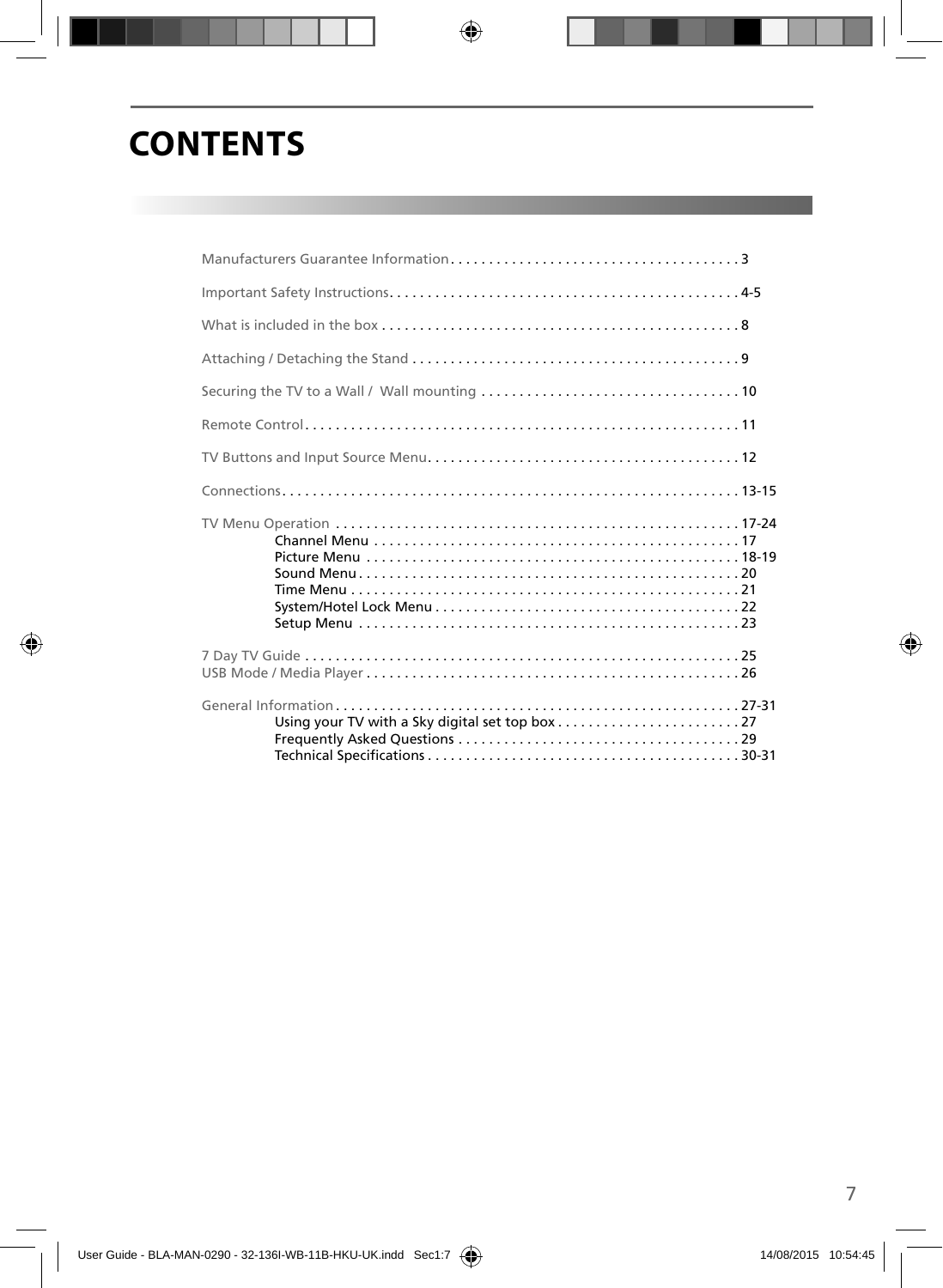## **WHAT IS INCLUDED IN THE BOX**

Accessories

Included with this TV are the following accessories

### 1 x User Guide



### 1 x Quick Start Guide



#### 1 x Remote Control and 2 x AAA Batteries



#### 1 x Mini Component / YPbPr



1 x Mini Composite / AV

1 x TV



1 x RF Cable





1 x Stand installation pack





Please save your box/packaging as you will need this in the event of warranty/service repair or support. We are unable to carry out warranty/service if you are unable to package it correctly. The safest way to package your item in the event of warranty/service repair is in it's original box/packaging.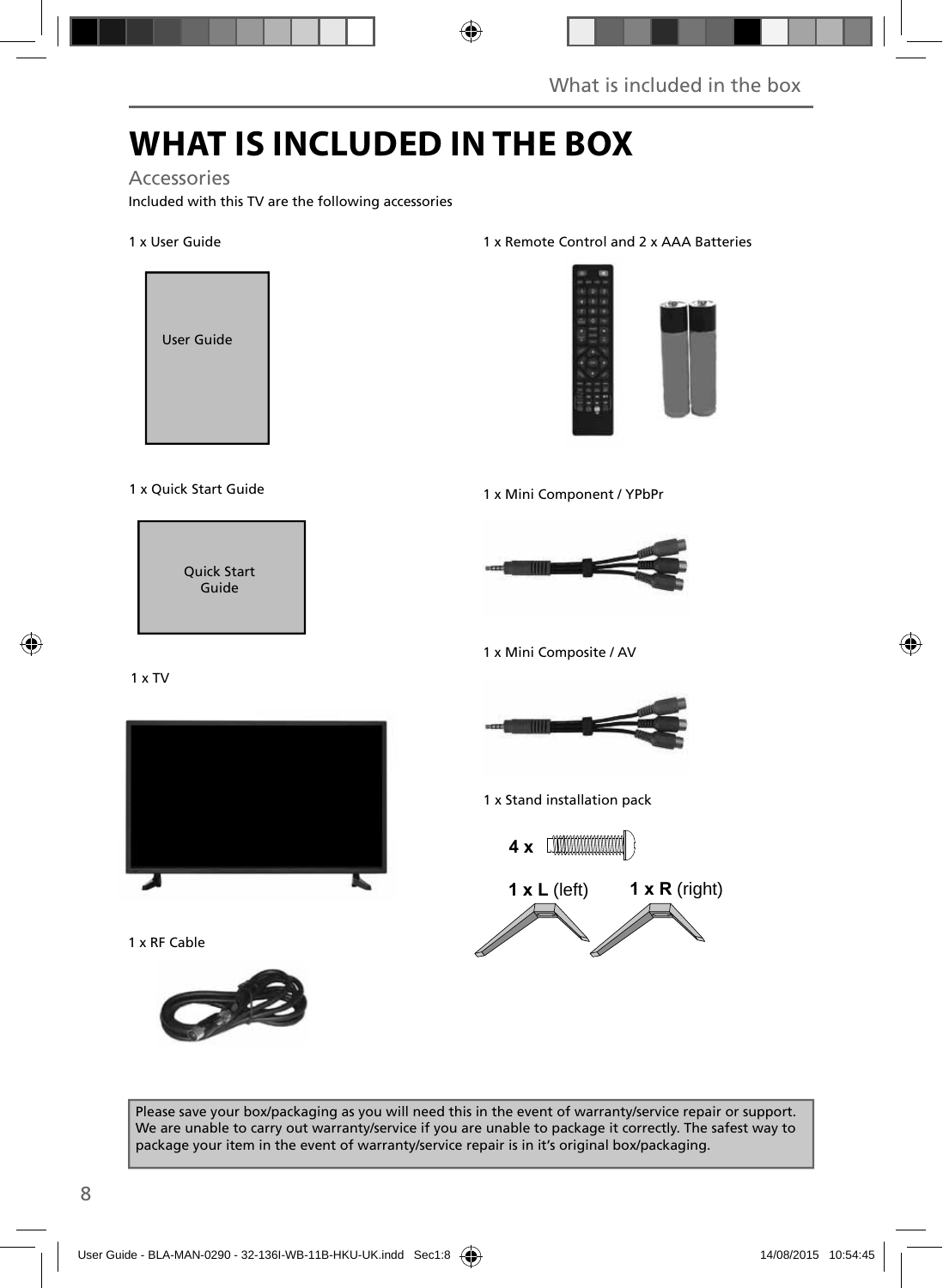# **ATTACHING THE STAND**

Attaching the stand/feet

Screws that are included. To complete the stand/feet installation you will require a cross head screw driver.

## **4 x**



### Detaching the stand

Remove the screws highlighted then remove the stand/feet from the underside of the TV set.

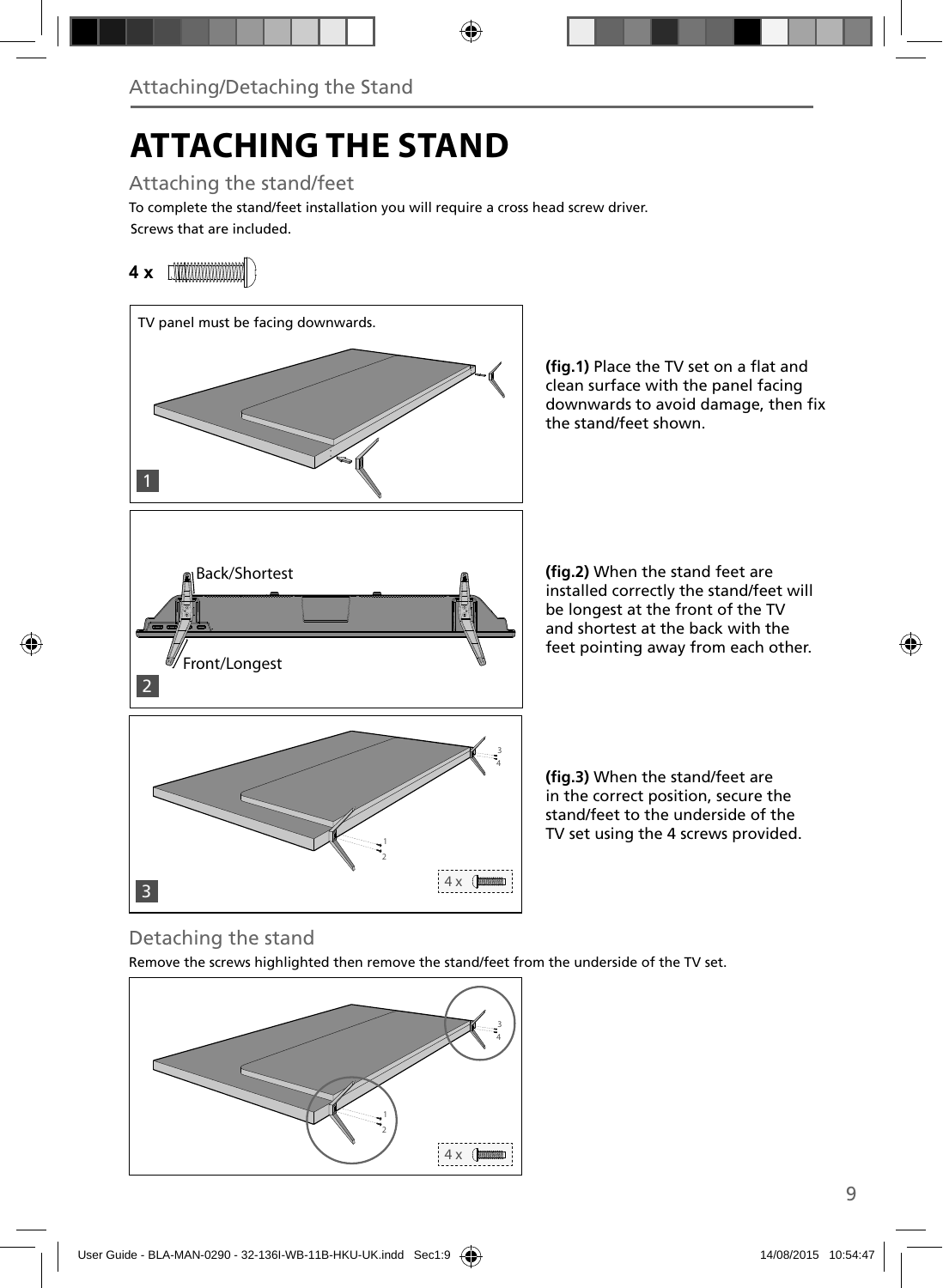## **SECURING THE TV TO A WALL**

### Securing the TV to a wall with anti-tip straps

For maximum security in the home when using a TV with its stand anti-tip straps should be fitted. These are available from supermarket websites and other websites and are an easy, inexpensive and effective way of ensuring your TV stays safely upright. Straps are designed to be attached to the rear of the TV and then tethered to the wall or the furniture the TV is stood on.

#### Note - Please ensure that children do not climb on the TV set.

**A)** Using one or both of the top wall-mounting holes and screws (the screws are already supplied in the wall mounting holes) fasten one end of the fastening cord/s to the TV.



**B)** Secure the other end of the fastening cord/s to your wall. (you will need screws/fixings suitable for your wall type - available separately from most DIY stores).



The Royal Society for the Prevention of Accidents is urging people to take care with flat-screen televisions. RoSPA stated in 2010 that "Toddlers are particularly at risk of pulling flat-screen televisions on to themselves. They are unsteady on their feet and are attracted by colourful television images." The risk is increased as televisions become lighter.

### Wall Mounting

IMPORTANT - Before drilling any holes in the wall ensure you are not drilling where there could be any electrical wires, water or gas pipes.



1) Remove the four screws highlighted that are supplied in the wall mounting holes.

2) The wall mount can now be easily attached to the mounting holes on the rear of the TV.

For VESA wall mounting information please refer to the Technical Specification page.

For optimum viewing, if wall mounting the TV higher than eye level, the TV should be tilted downwards so that the TV's screen is 'face on'. See fig 1 and 2.



Important – If wall mounting this TV, only use the screws already provided in the wall mounting holes. Using other screws which are longer could cause irreparable damage to internal parts.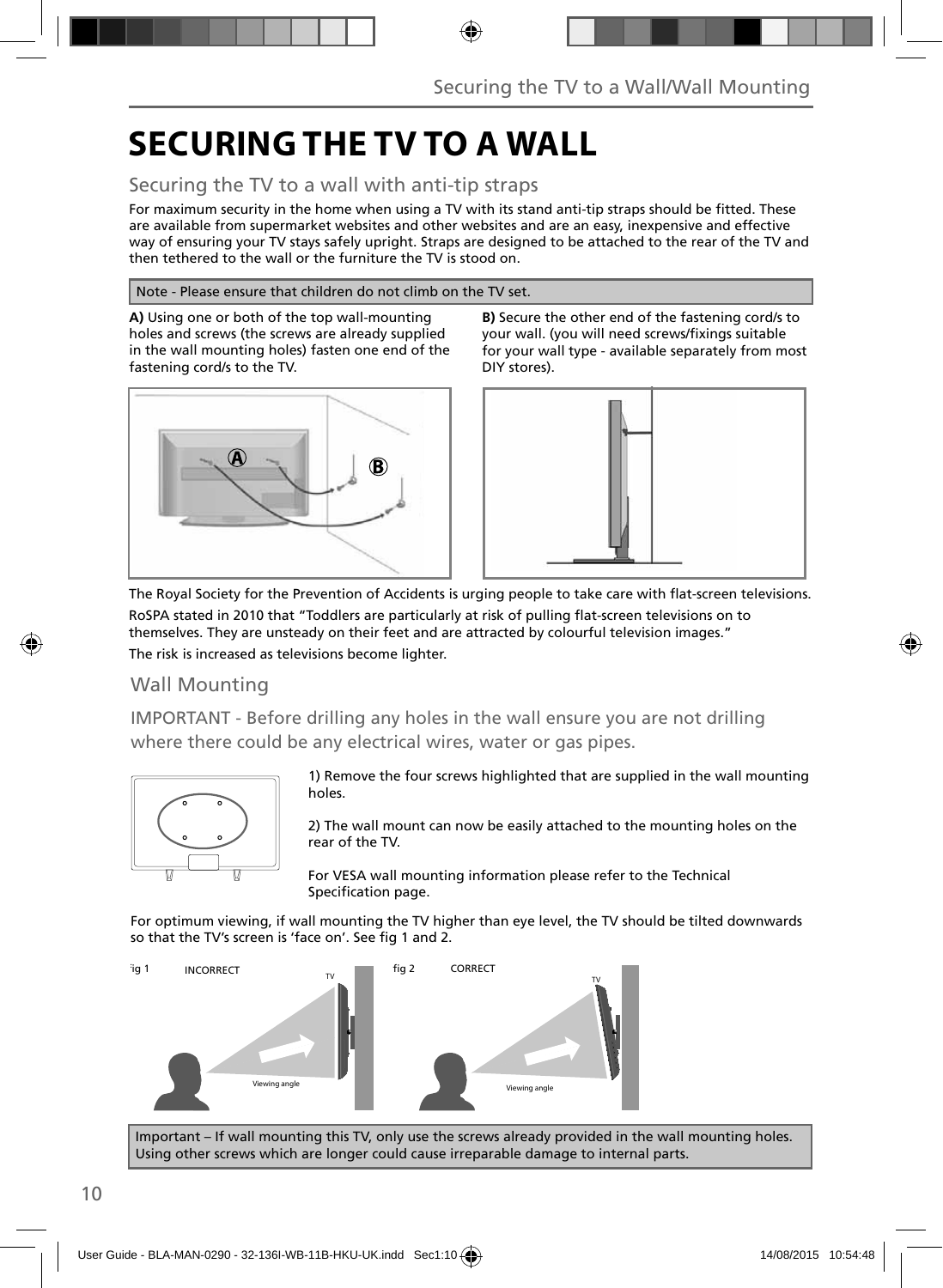## **REMOTE CONTROL**

|                   | STANDBY - Switch on TV when in standby or vice versa<br>MUTE - Mute the sound or vice versa<br>DTV - Switch to Freeview source<br>RADIO - Switch to radio whilst in Freeview source<br>USB - Switch to USB source                                                                                                                                                                                                                                                                                                                                                                                                                                                        |  |
|-------------------|--------------------------------------------------------------------------------------------------------------------------------------------------------------------------------------------------------------------------------------------------------------------------------------------------------------------------------------------------------------------------------------------------------------------------------------------------------------------------------------------------------------------------------------------------------------------------------------------------------------------------------------------------------------------------|--|
|                   | <b>O</b> DVD - Switch to DVD source                                                                                                                                                                                                                                                                                                                                                                                                                                                                                                                                                                                                                                      |  |
| $\overline{2}$    | NUMBER BUTTONS - 0 - 9 to select a TV channel directly.<br>TV GUIDE - Opens the 7 Day TV Guide (Freeview mode)<br>$\mathbb{C}$ - To return to the previous channel viewed                                                                                                                                                                                                                                                                                                                                                                                                                                                                                                |  |
| 3                 | VOL (+/-) - To increase / decrease the sound level<br>P.MODE - Scrolls through picture mode options<br>S.MODE - Scrolls through sound mode options<br>FAV - To display favourites menu<br>$CH (+/-)$ - To increase or decrease the channel being watched<br>MENU - To display OSD menu<br>EXIT - To exit all menus<br>(A/V/4/M/OK) - Allows you to navigate the on-screen menus<br>and adjust the system settings to your preference<br>SOURCE - To display the input/source menu<br>INFO - Press once for now/next channel information<br>Press twice for programme information about current<br>programme                                                              |  |
| $\vert 4 \rangle$ | ASPECT - To switch the screen between the different picture<br>formats<br>SLEEP - Press repeatedly to cycle through the sleep options<br>AUDIO - To change the audio language (if available)<br>SUBTITLE - To switch the dialogue at the bottom of the screen<br>(on/off)<br>TEXT - To enter/exit Text<br>TEXT HOLD - Teletext mode - Hold current page which is<br>displayed (Analoque TV)<br>DISPLAY - To switch off the screen when listening to radio<br>TEXT/DVD ZOOM - Zoom function for Teletext and DVD<br>DVD MENU/RECORD - Access the DVD root menu and USB<br>record function                                                                                 |  |
| య⊙⊡               | - To restart the current chapter<br>ଛ<br>- To advance forward to the next chapter<br>$\boldsymbol{\widehat{\mathsf{m}}}$<br>$\odot$ - To stop the playback/Eject Disc<br>(To EJECT the disc press/hold the ■/▲ button for 4 seconds)<br>$\left( \overline{\mathbf{H}}\right)$ - To play in fast rewind mode<br>- To play in fast forward mode<br>- To play/pause<br>DVD SETUP/REC LIST - Opens up DVD Menu or Opens the list<br>of what has been previously recorded<br>□ ⊙ GOTO - To go to a specific chapter<br>A-B - Press once to set point, press a second time to return<br>to point<br>© ANGLE - Select different angle of DVD<br>□ ⑦ NEPEAT - To repeat playback |  |
|                   | For Models with Integrated DVD players                                                                                                                                                                                                                                                                                                                                                                                                                                                                                                                                                                                                                                   |  |
| 0                 |                                                                                                                                                                                                                                                                                                                                                                                                                                                                                                                                                                                                                                                                          |  |

 $\sqrt{\mathbf{I}}$  For Models with PVR Function

For Models with USB Playback

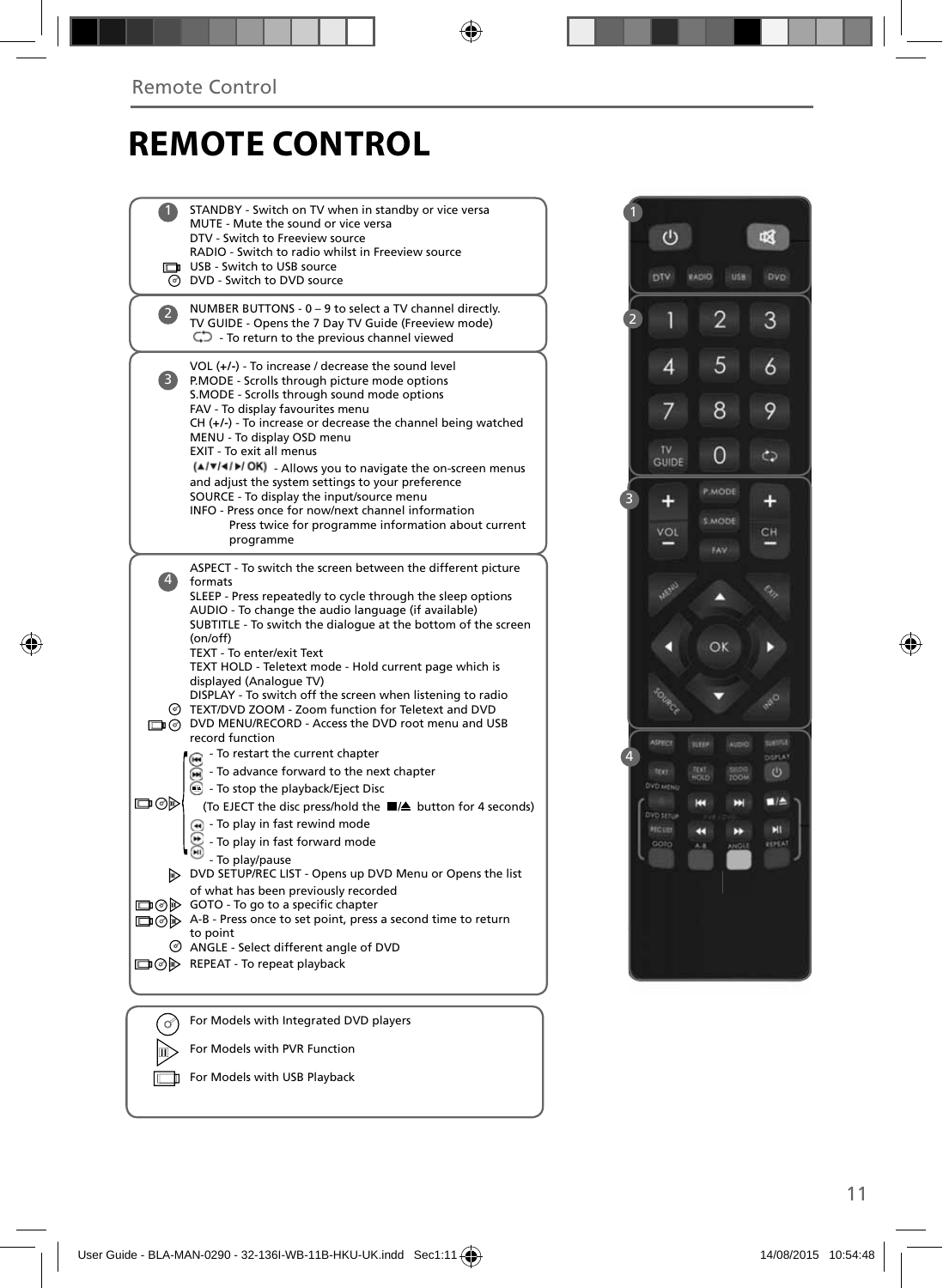## **TV BUTTONS AND INPUT SOURCE MENU**

| ă<br>CH+<br>CH-<br><b>STANDBY</b><br>SOURCE MENU<br>VOL-<br>VOL+ |
|------------------------------------------------------------------|
| Standby power On/Off                                             |
| Displays the 'Input Source' menu                                 |
| Displays menu/OSD                                                |
| Programme/channel down and menu down                             |
|                                                                  |

- **5** Programme/channel up and menu up
- Volume down and menu left 6
- Volume up and menu right 7

**Note**: The shape of the TV buttons may vary by model.

### Choosing Mode Input/Source

Use the source menu to switch between input/connections.

A) Using the buttons on the remote control:

1) Press [SOURCE] - The source menu will appear. 2) Press M or M to select the input you require. 3) Press [OK].

- B) Using the buttons on the Television:
- 1) Press [SOURCE].

2) Scroll up / down using CH+/ CH- buttons to the input/source you require. 3) Press Vol+ to change input/source to the one selected.

For further information on input/connections please view 'Connections' pages.

| <b>Input Source</b>          |              |
|------------------------------|--------------|
| <b>Freeview TV</b>           |              |
| <b>Analogue TV</b>           | $\sigma$     |
| <b>Composite / AV</b>        |              |
| <b>Component / YPbPr</b>     |              |
| VGA / PC                     | 0.53376      |
| HDMI1                        |              |
| HDMI2                        |              |
| HDMI3                        |              |
| <b>USB Media</b>             | <b>FERRY</b> |
| Select<br>OK<br><b>CMove</b> | Exit<br>cot  |

Example of Source menu depending on the TV model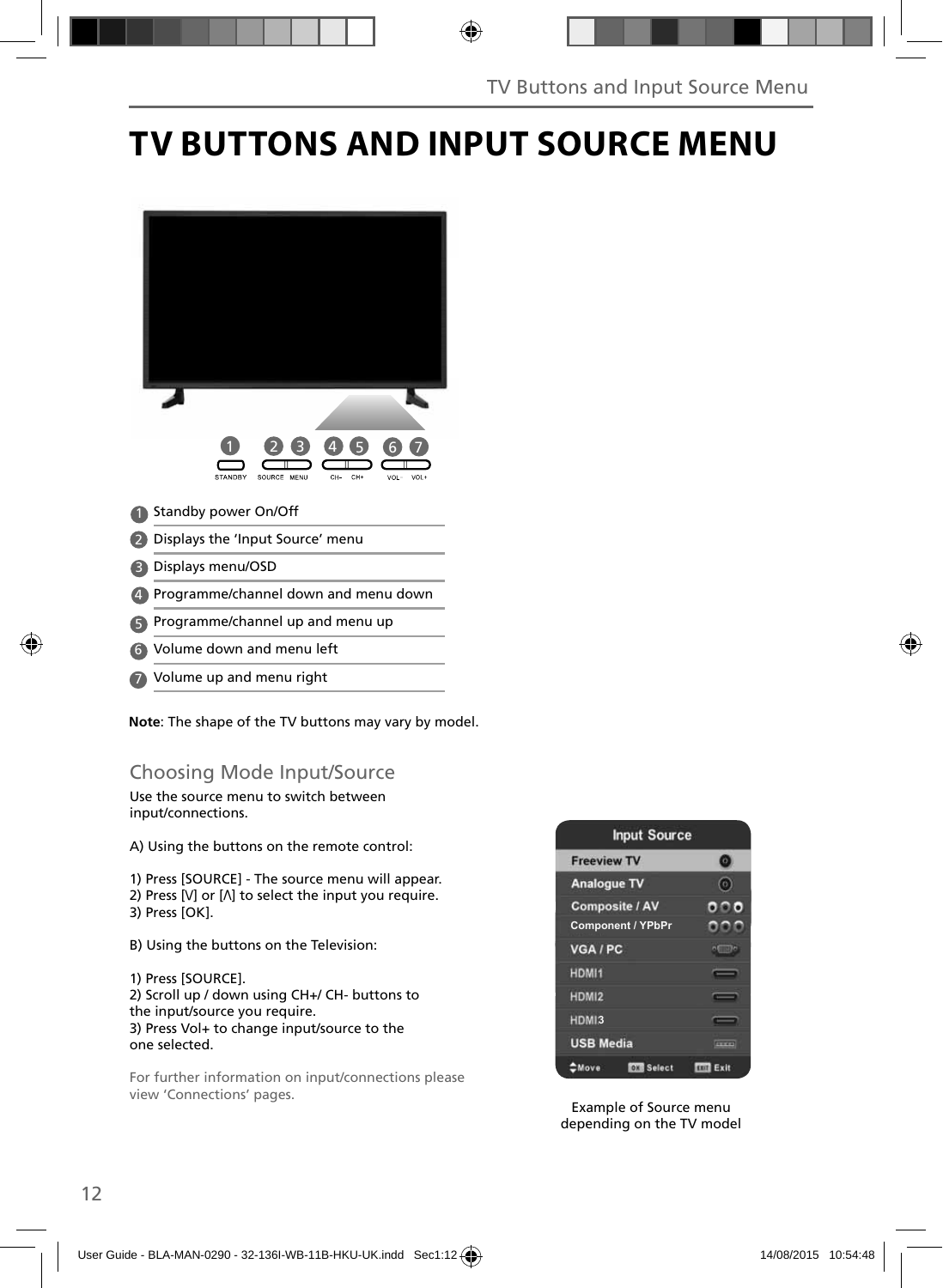# **CONNECTIONS**



| ٥<br>Ā<br><b>EARPHONE</b> | O<br>COAX | HDMI <sub>1</sub> | HDM <sub>2</sub> | tam) e<br>ø<br>VGA/PC IN | O<br>VGA/PC(Audio in) | O<br>YPbPr | $\circ$<br>AV | ⊚<br>E BIN |  |
|---------------------------|-----------|-------------------|------------------|--------------------------|-----------------------|------------|---------------|------------|--|
| ∸                         |           |                   |                  |                          |                       |            | ⋍             |            |  |

|   | <b><i>EARPHONE</i></b> | Earphone socket                                        |
|---|------------------------|--------------------------------------------------------|
| B | COAX Audio Out         | Digital Coax output                                    |
|   | HDMI <sub>1</sub>      | <b>HDMI</b> input                                      |
|   | HDMI <sub>2</sub>      | <b>HDMI</b> input                                      |
| E | VGA PC                 | <b>VGA-PC</b> input                                    |
|   | VGA PC Audio In        | 3.5mm PC audio input                                   |
| G | YPbPr                  | HD input (Ypbpr)                                       |
| H | AV In                  | Video Input + shared Audio<br>for CVBS Video and YPbPr |
|   | <b>RFIN</b>            | RF / TV Aerial Input                                   |
|   | HDMI <sub>3</sub>      | <b>HDMI</b> input                                      |
|   | <b>USB</b>             | USB port                                               |
|   | CI CARD IN             | Common Interface module                                |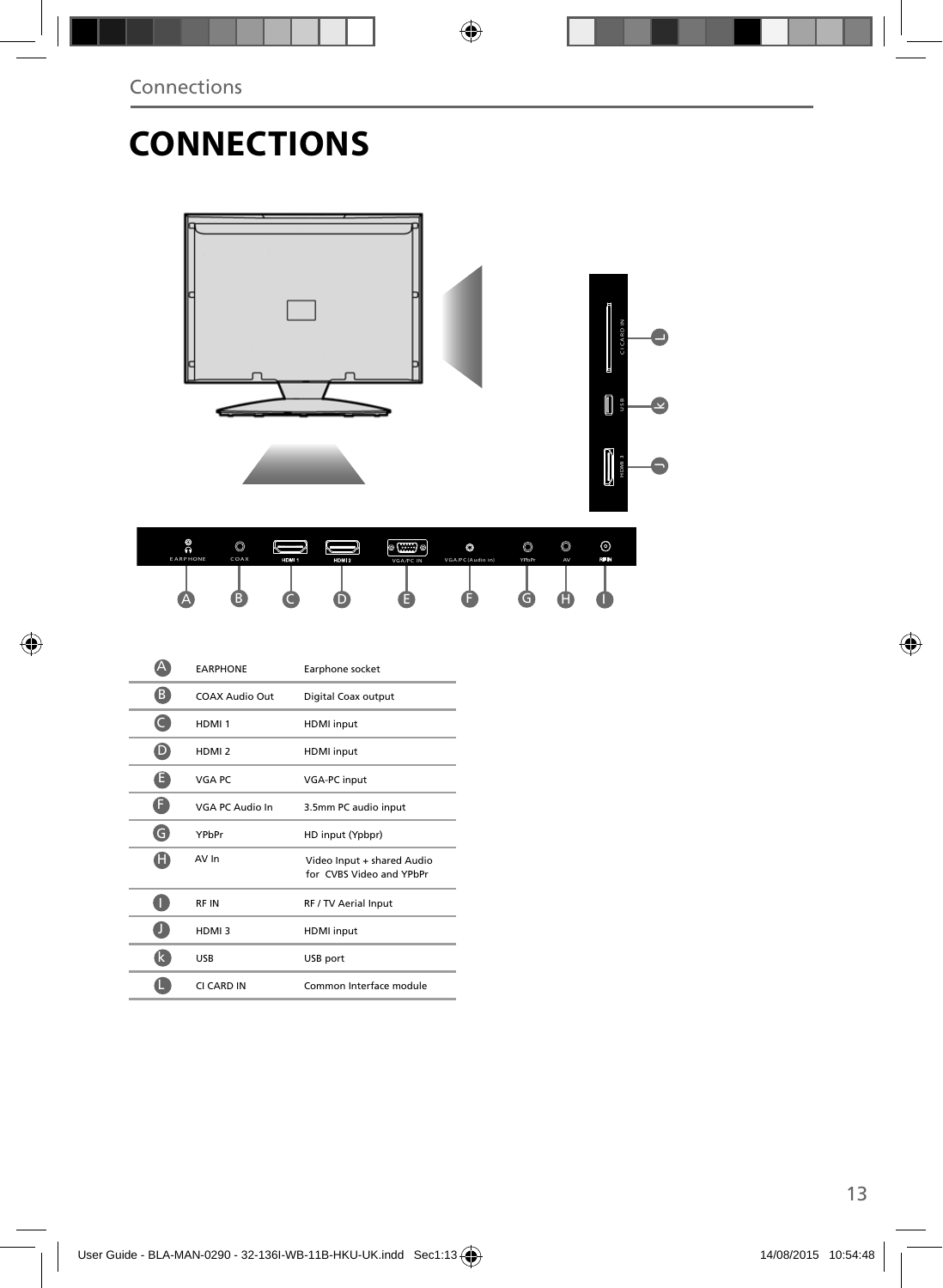# **CONNECTIONS**

Note: Connecting cables are shown for example only and may not be included. Please check 'What Is Included In The Box' page.

### Connecting to a device with Composite AV/Video output

TV Source should be set to Composite/AV



## Connecting to a device with SCART output (using SCART to AV cable)

TV Source should be set to Composite/AV



### Connecting to a device with HDMI output

A HDMI cable can output both video and audio and enables you to enjoy digital-quality video and audio with minimal loss of quality.

TV Source should be set to the corresponding HDMI port (HDMI 1, HDMI 2 etc)



Note: This model TV can not be used as a PC/laptop monitor via the HDMI input. The HDMI Input is provided to view digital content with compatible external devices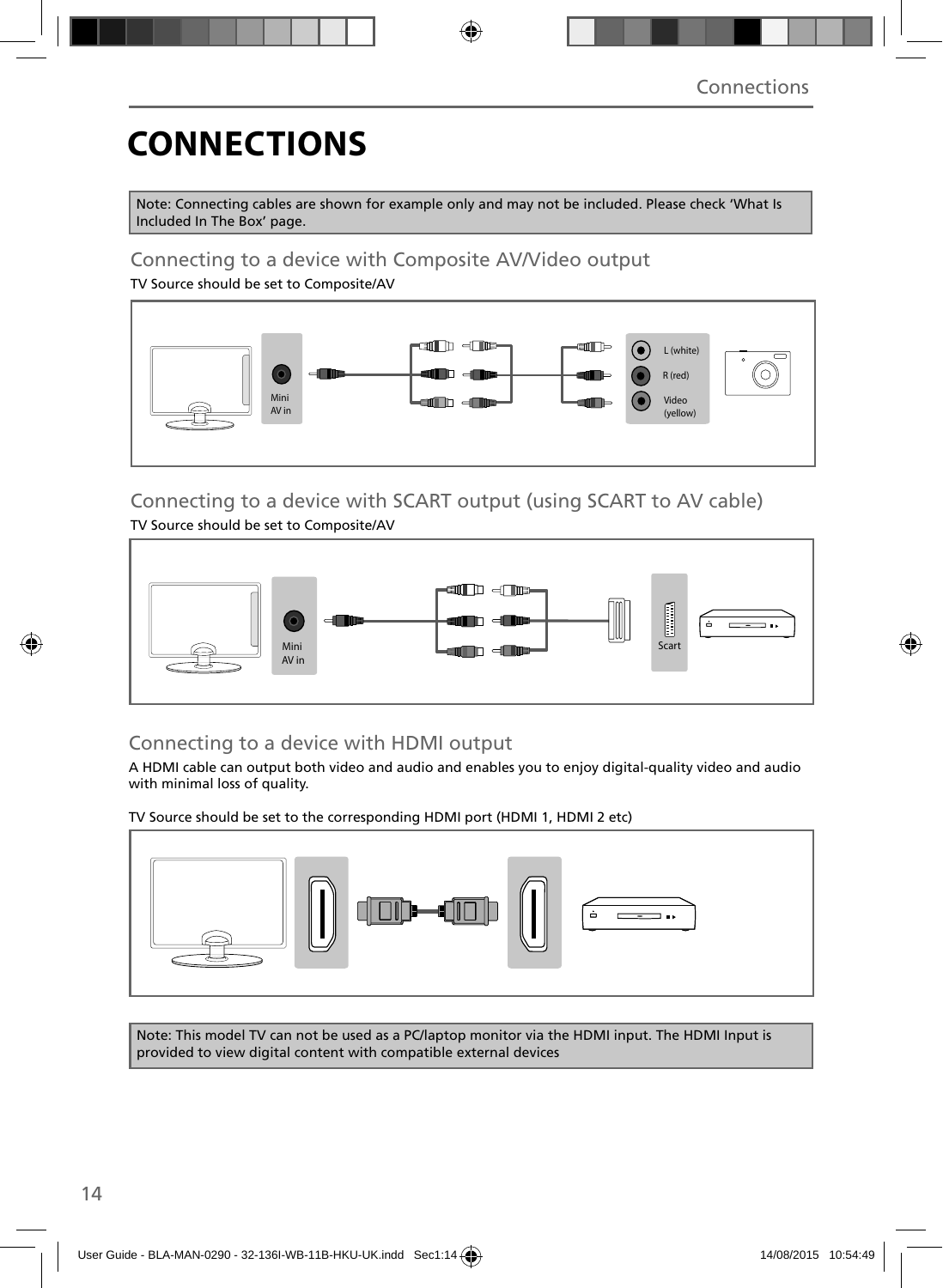# **CONNECTIONS**

### Connecting to a device with Component/YPbPr output

If you are supplied with a cable from the device which has RED, GREEN, BLUE, RED & WHITE connectors you must connect via Component (for picture) and by phono cable (for sound).

TV Source should be set to Component/YPbPr



Connecting to a device with VGA/PC output (Laptop or Desktop Computer) TV Source should be set to VGA/PC



### Connecting to an external audio device (Amplifiers, Surround Sound, Sound Bars etc)

When connecting via the TV's 3.5mm Earphone output, this will disable the TV speakers.

There are two options to connect a device via the 3.5mm Earphone Output.

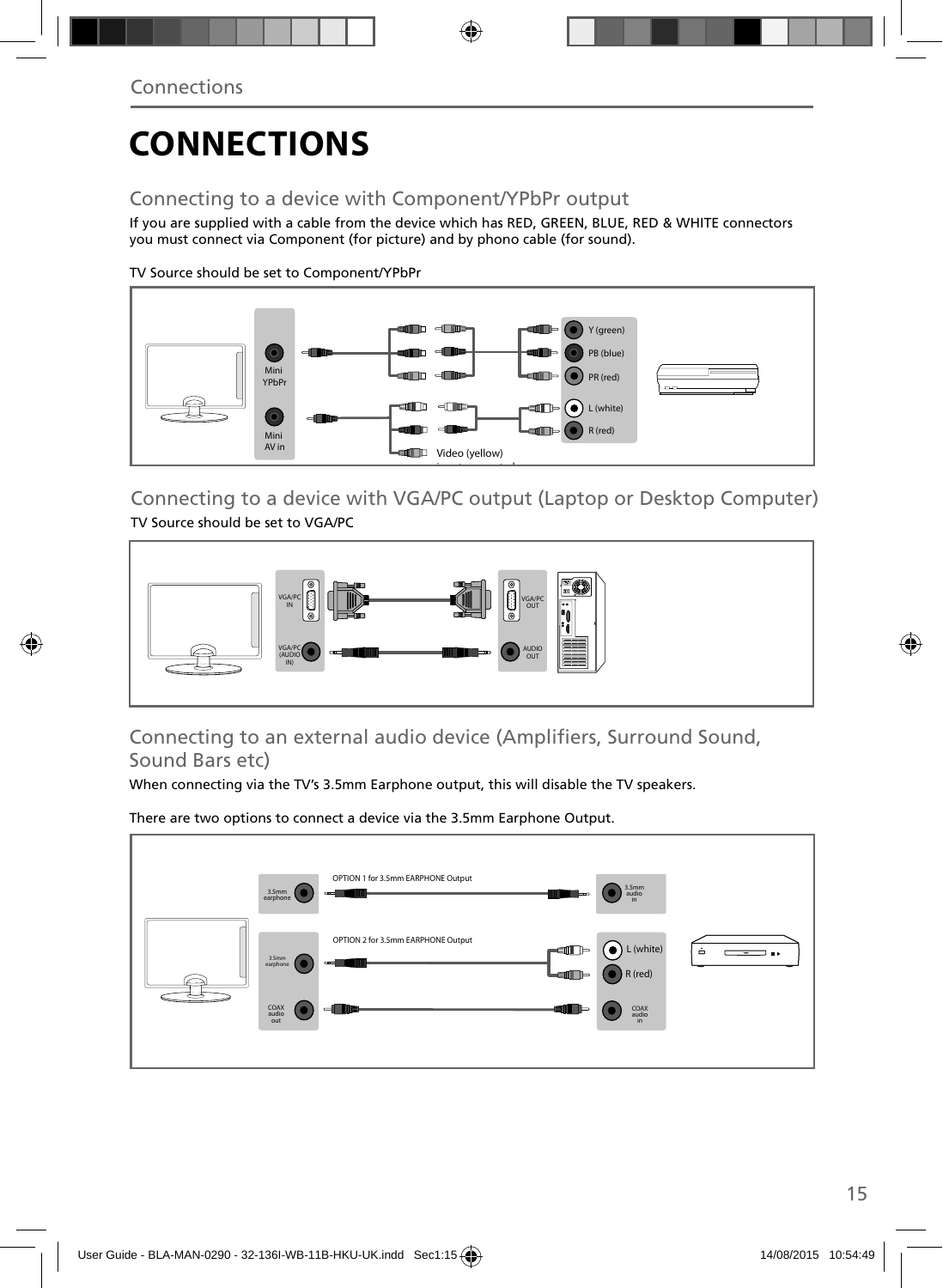# **CHANNEL MENU**





To access this menu, press [MENU] button on the remote control. To enter a menu press [OK]

If you wish to make changes to any of the default settings, use the scroll  $\blacktriangle \blacktriangledown \blacktriangleright \blacktriangleleft$  buttons. To confirm any settings press [OK] button. To exit this menu at anytime, press [EXIT] button.

Auto Tuning - Allows you to retune the television for all digital channels, digital radio stations and

#### analogue channels

Analogue Manual Tuning - Allows you to manually tune your analogue signal

Freeview Manual Tuning - Allows you to manually tune your digital signal\*

Channel Edit - Allows you to delete, move, skip and add favourite channels

| <b>Channel Edit</b>                   |              |
|---------------------------------------|--------------|
| BBC <sub>1</sub><br>61                | onv          |
| BBC <sub>2</sub><br>2                 | otv          |
| з<br>IV1                              | otv          |
| Channel 4<br>4                        | otv          |
| 5<br>five                             | otv          |
| BBC <sub>3</sub><br>6                 | DIV          |
| 7 BBC4                                | onv          |
| ITV <sub>2</sub><br>R                 | onv          |
| SKY1<br>g                             | orv          |
| <b>10 SKY2</b>                        | otv          |
| Delete<br><sup>#</sup> FreeTV<br>Move | Skip         |
| $\leftrightarrow$ Fav<br>OK<br>Select | Menu<br>Back |

Schedule List - Lists your programme reminders

Signal Information - Allows you to view signal frequency, signal quality and signal strength CI Information - Pay per view services require a "smartcard" to be inserted into the TV. If you subscribe to a pay per view service the provider will issue you with a 'CAM' and a "smartcard". The CAM can then be inserted into the COMMON INTERFACE PORT (CI Card In)

Tip: If you do not press any buttons for 30 seconds, the menu will automatically exit. You can change the length of time before the menu exits automatically - see 'OSD Timer' in the Time Menu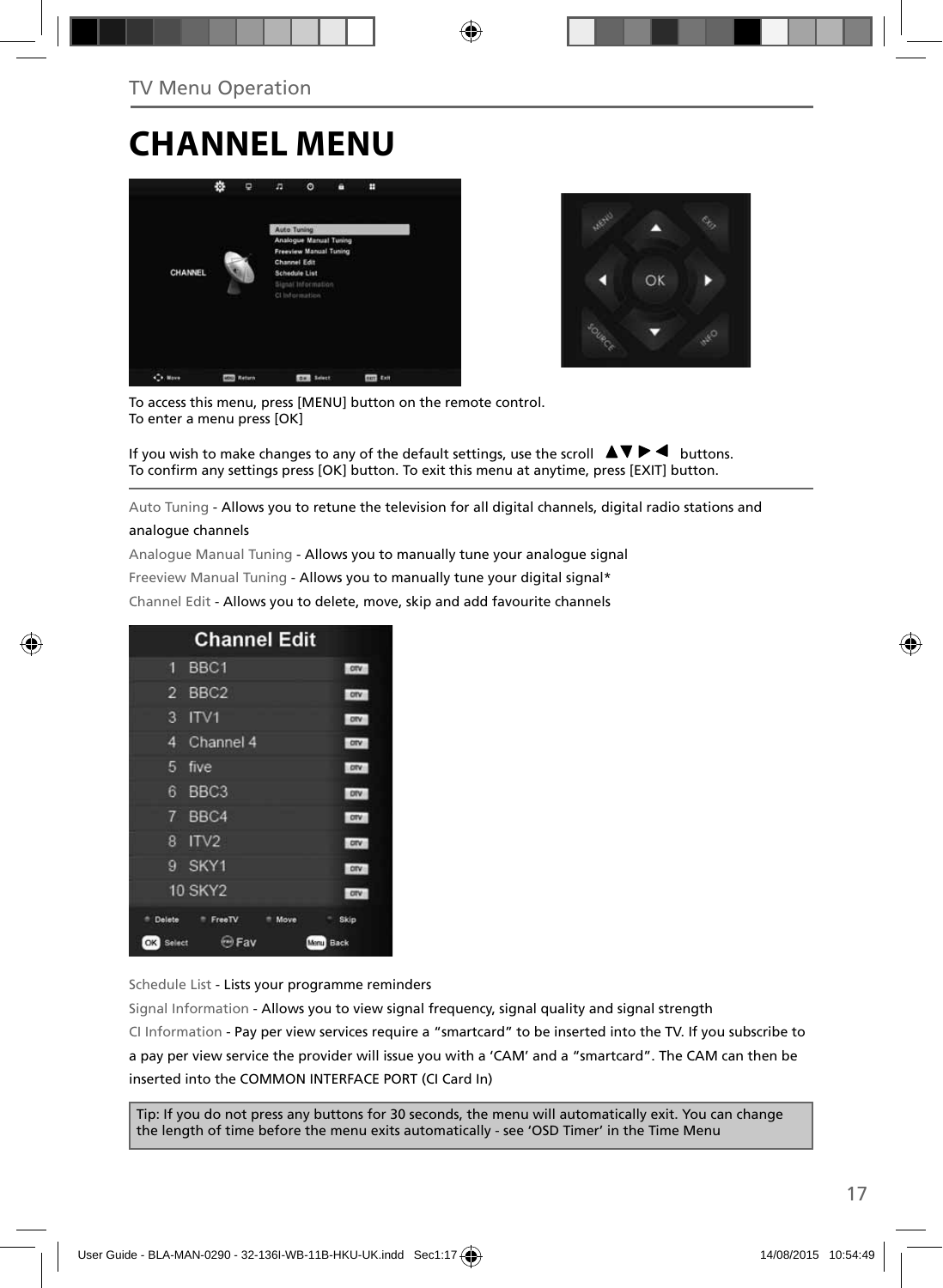## **PICTURE MENU**





To access this menu, press [MENU] button on the remote control and scroll right. To enter a menu press [OK]

If you wish to make changes to any of the default settings, use the scroll  $\Box \blacktriangledown \blacktriangleright \blacktriangleleft$  buttons. To confirm any settings press [OK] button. To exit this menu at anytime, press [EXIT] button.

| TIGUIE MOUE - CHOOSE HOIH UIE TOITOWING DI ESELS. |                                                            |  |  |
|---------------------------------------------------|------------------------------------------------------------|--|--|
| Dynamic                                           | Recommended settings for fast moving pictures              |  |  |
| Standard                                          | <b>Standard settings</b>                                   |  |  |
| Mild                                              | Set to be lighter in colour and less bright                |  |  |
| Personal                                          | Lets you manually alter all the settings                   |  |  |
| Economy                                           | Power saving mode which reduces the energy used by up to   |  |  |
|                                                   | 25% (by reducing the power to the LED/LCD panel).          |  |  |
|                                                   | In Economy mode, the TV will switch itself to Standby mode |  |  |
|                                                   | after 3-5 hours in the event that the TV buttons or remote |  |  |
|                                                   | control buttons are not pressed (change the picture mode   |  |  |
|                                                   | to another setting to de-activate this function)           |  |  |

**Picture Mode** - Choose from the following presets:

You can make the following adjustments in **Personal** mode:

Contrast - Switch the balance between black and white.

Brightness - Increase or decrease the brightness of the picture.

Colour - Increases the colour from black and white.

Tint - Lets you increase or decrease the level of tint within the picture

(only available with a NTSC signal).

Sharpness - Increase or decrease the sharpness of the picture.

**Colour Temperature** Choose from the following presets:

| Normal | Default settings                  |
|--------|-----------------------------------|
| Warm   | Increases red within the picture  |
| Cold   | Increases blue within the picture |

**Noise Reduction** - Choose from the following presets:

| Off    | Turns noise reduction off  |
|--------|----------------------------|
| Low    | Minor system adjustment    |
| Middle | Medium system adjustments  |
| High   | Maximum system adjustments |
|        |                            |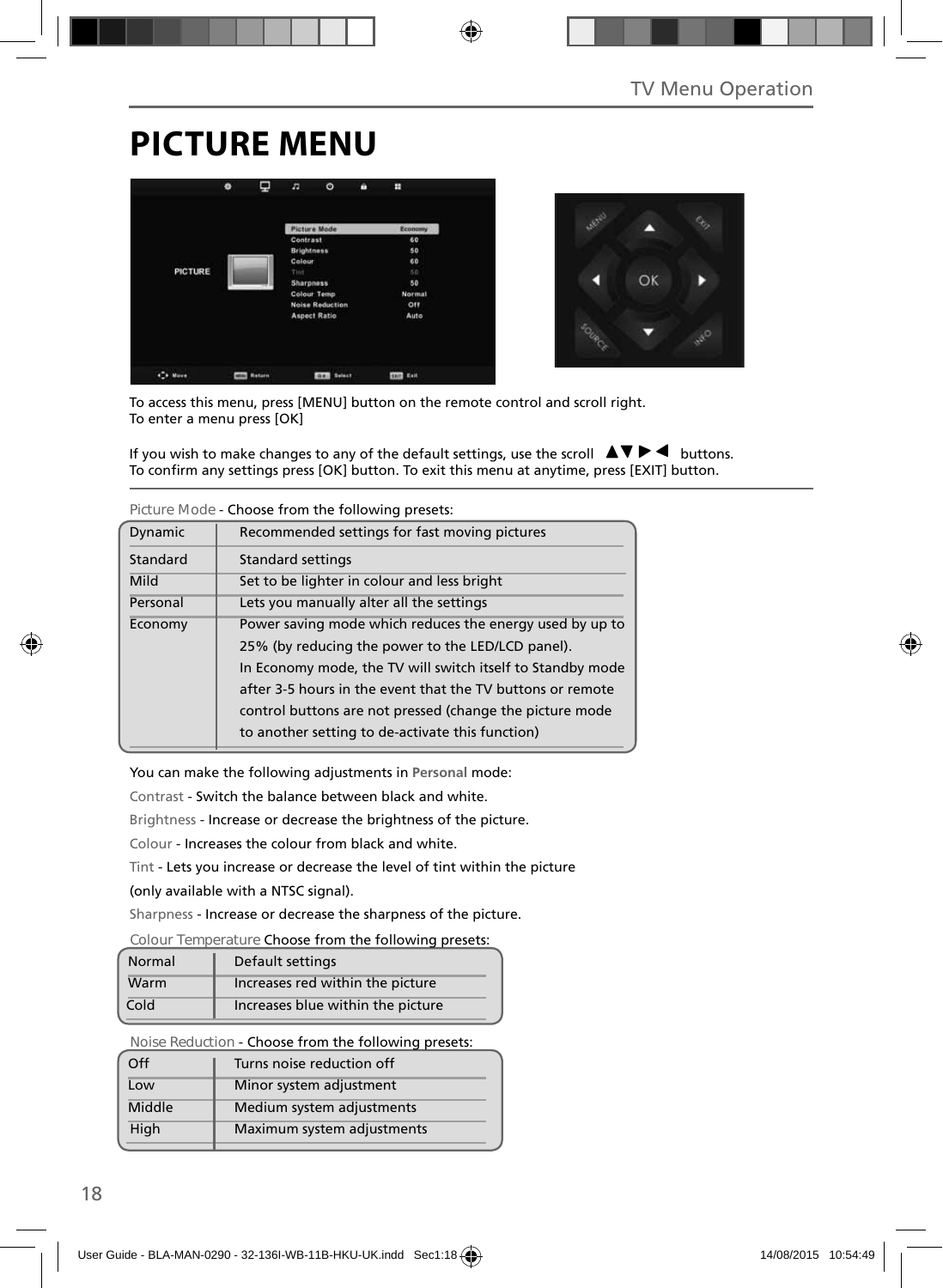## **PICTURE MENU**





To access this menu, press [MENU] button on the remote control and scroll right. To enter a menu press [OK]

If you wish to make changes to any of the default settings, use the scroll  $\Delta \nabla \blacktriangleright$   $\blacktriangleleft$  buttons. To confirm any settings press [OK] button. To exit this menu at anytime, press [EXIT] button.

Aspect Ratio - Within the UK the picture format varies depending on the channel/broadcast. There are a

number of different options to best meet your needs

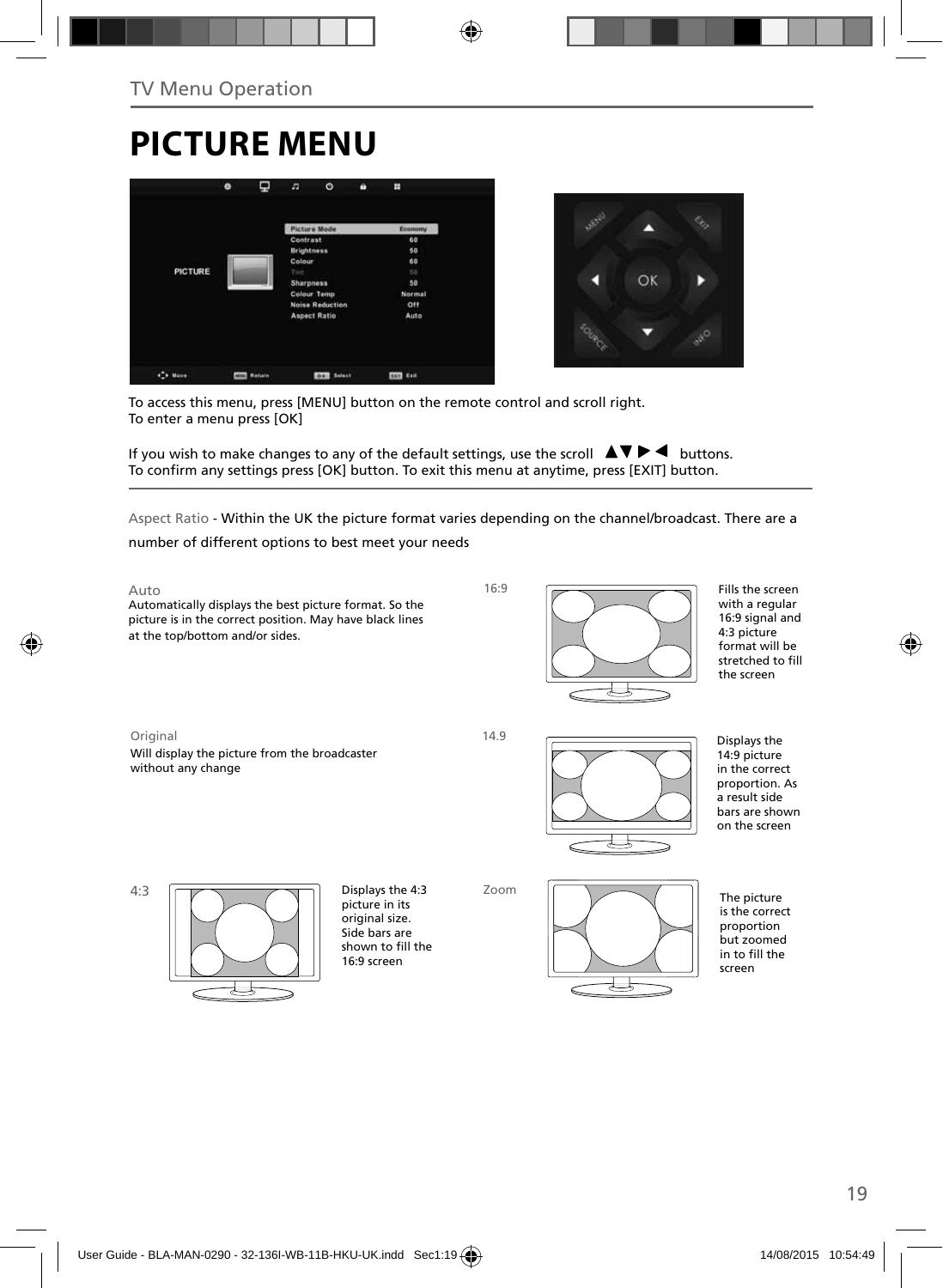## **SOUND MENU**





To access this menu, press [MENU] button on the remote control and scroll right. To enter a menu press [OK]

If you wish to make changes to any of the default settings, use the scroll  $\Box \blacktriangledown \blacktriangleright \blacktriangleleft$  buttons. To confirm any settings press [OK] button. To exit this menu at anytime, press [EXIT] button.

| Sound Mode - Choose from the following presets |                                         |  |
|------------------------------------------------|-----------------------------------------|--|
| Standard                                       | Default settings                        |  |
| <b>Music</b>                                   | Emphasises music over voices            |  |
| Movie                                          | Provides live and full sound for movies |  |
| Sports                                         | Emphasises sound for sports             |  |

Personal Selects your personal sound settings

 **Tip:** Treble and bass levels can only be adjusted when the sound mode 'Personal' is selected.

Treble - To adjust the amount of high frequency within the sound

Bass - To adjust the amount of low frequency within the sound

Balance - To switch the sound between the left and right speakers

Auto Volume Level (AVL) - When 'on' is selected, the volume will attempt to stay at a constant level

#### regardless of TV programme and advertisements

Digital Output - This is the digital COAX Audio output. Choose from the following options:

| Off        | To turn off Digital Output                                                            |
|------------|---------------------------------------------------------------------------------------|
| Auto       | Selects the best settings automatically                                               |
| <b>PCM</b> | Select this option if you are connecting to a Stereo Hi-fi via coax cable (Pulse-code |
|            | modulation (PCM) is a digital representation of an analogue signal)                   |

Audio Description - This allows the user to increase and decrease the AD (Audio Description) volume level. (Audio Description is a service available on certain programmes. It provides a description of what is happening during the selected programme for a person who is visually impaired)

Audio Delay - Enables the user to adjust setting to sync picture and audio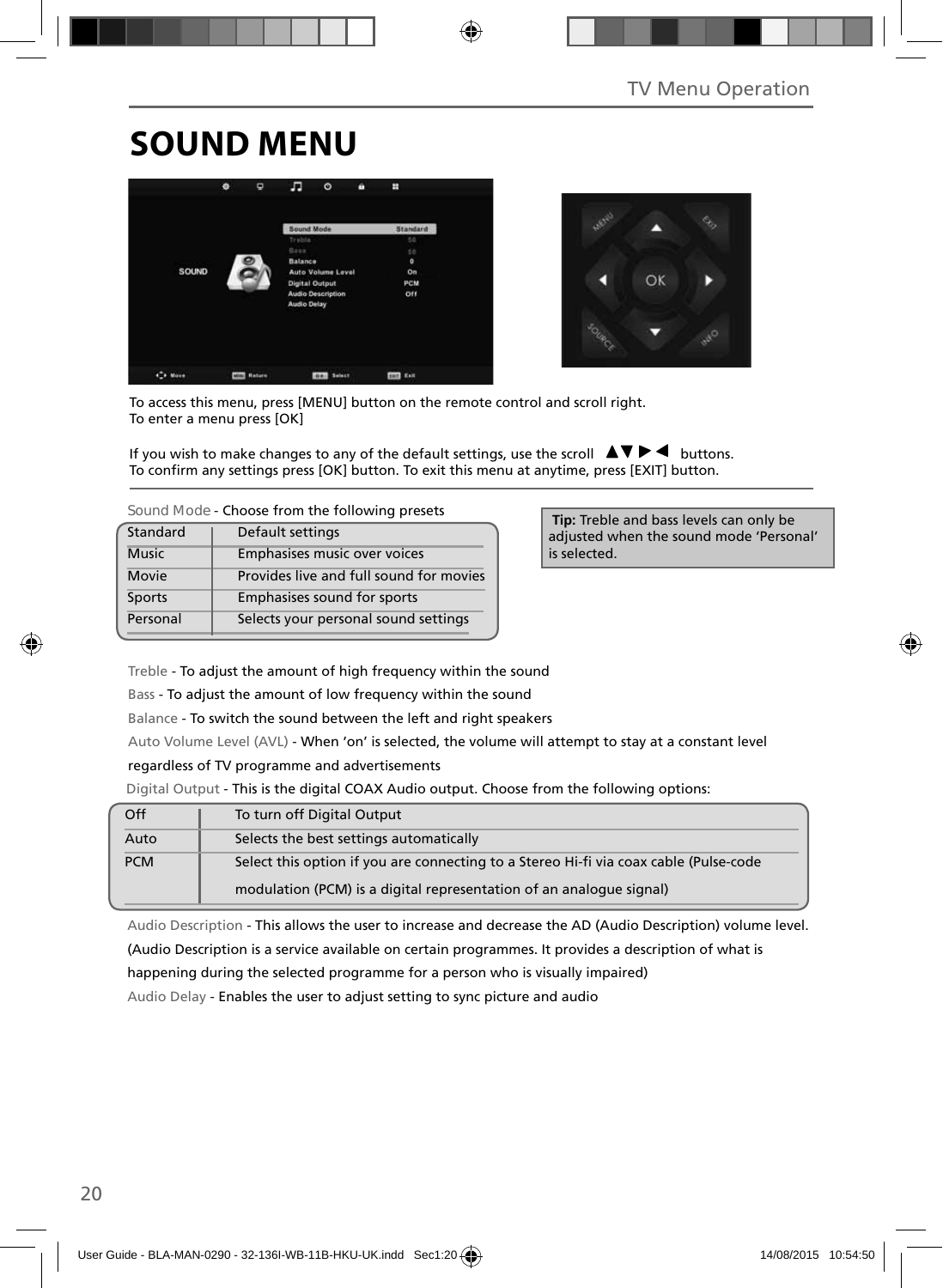## **TIME MENU**





To access this menu, press [MENU] button on the remote control and scroll right. To enter a menu press [OK]

If you wish to make changes to any of the default settings, use the scroll  $\Box \blacktriangledown \blacktriangleright \blacktriangleleft$  buttons. To confirm any settings press [OK] button. To exit this menu at anytime, press [EXIT] button.

Clock - Shows the date and time

Off Time - Allows you to set a specific time for your TV to turn off

On Time - Allows you to set a specific time for your TV to turn on, the channel it will then display, the

source it will be on and also the volume. This function can then be toggled to repeat every day or a certain day (the TV must be in standby mode for this to be effective)

Time Zone - Change your current time zone

Sleep Timer - Lets you set the sleep timer so the television automatically switches off after a set amount of

time. Off -> 10min -> 20min -> 30min -> 60min -> 90min -> 120min -> 180min -> 240min

Auto standby - Set Auto standby between 3 hours, 4 hours and 5 hours ( to turn off this function you must exit Home Mode in the Picture Menu)

OSD Timer - Lets you adjust the amount of time the On Screen Menu stays on the screen before disappearing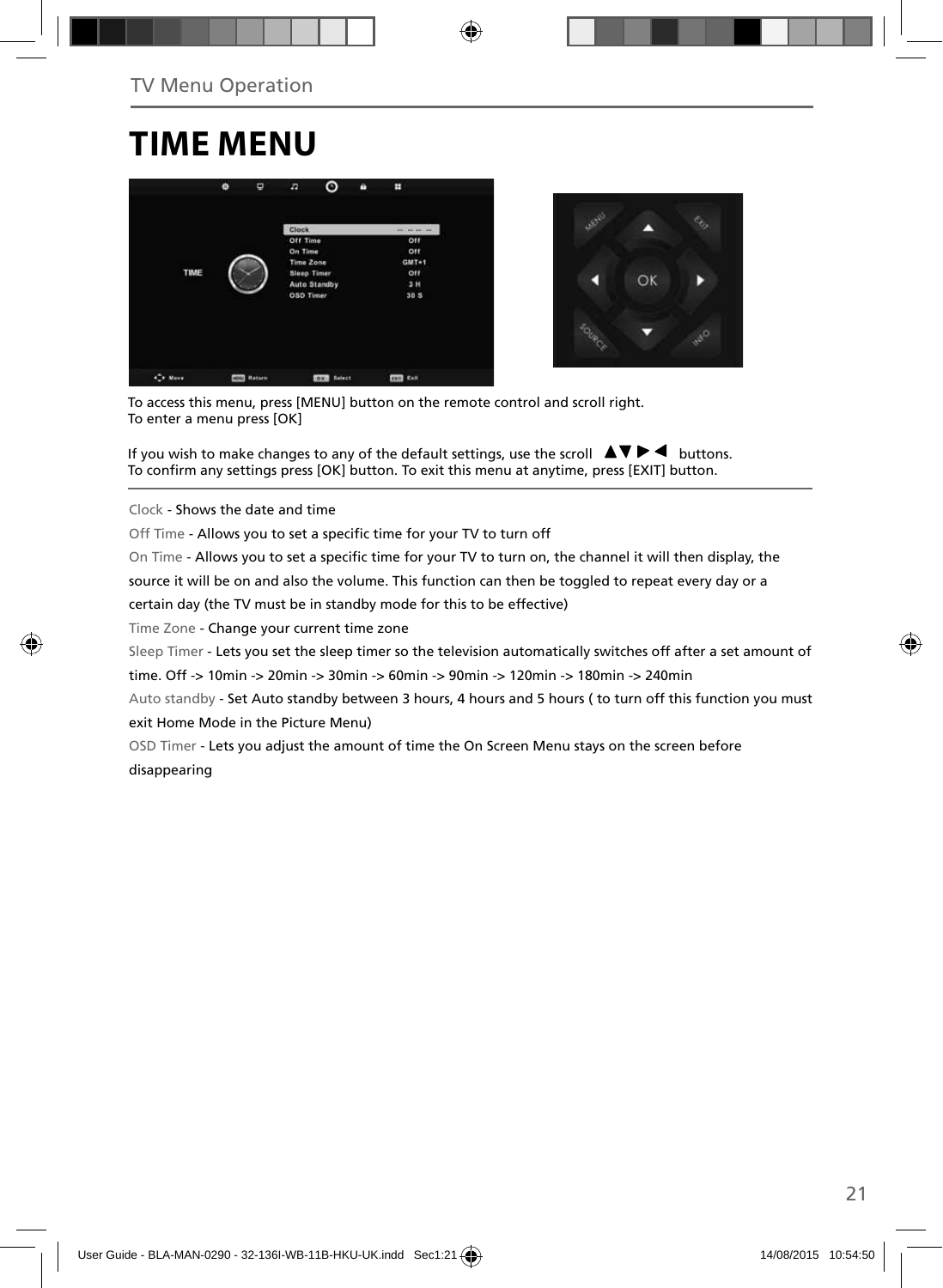## **SYSTEM/HOTEL LOCK MENU**





To access this menu, press [MENU] button on the remote control and scroll right. To enter a menu press [OK]

If you wish to make changes to any of the default settings, use the scroll  $\Delta \nabla \blacktriangleright$   $\blacktriangleleft$  buttons. To confirm any settings press [OK] button. To exit this menu at anytime, press [EXIT] button.

System/Hotel Lock - Allows you to lock or unlock the menu. You will be asked to enter a 4 digit password

Use the **◄** button to quit the password input or use the **►** button to clear. Default password is 0000.

TV Button Lock - Allows you to lock the buttons on the side of the TV set

Parental Guidance - Allows you to set the rating to block certain content based on age information

Default Source - Allows the user to set the default source. The default source is the source the TV starts on when first switched on

Default Channel - Allows the user to set a channel as the default channel on the Digital source. The

default channel is the channel the TV starts on when first switched on

Source Lock - Allows you to lock the source menu

Channel Lock - Allows you to lock certain channels manually

Max Volume - Allows you to adjust and set the maximum volume

Change Password - Allows you to change the password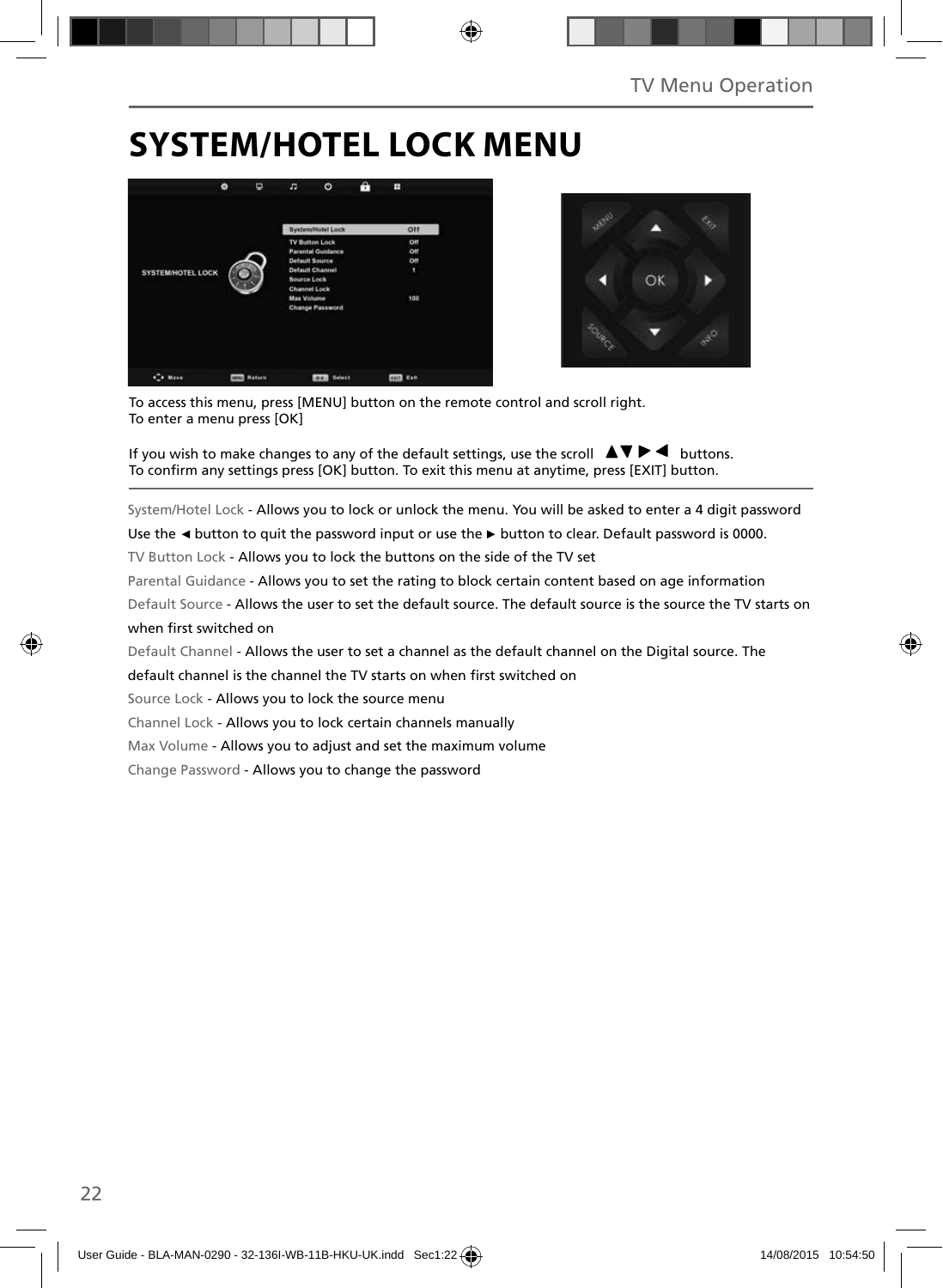## **SETUP MENU**





To access this menu, press [MENU] button on the remote control and scroll right. To enter a menu press [OK]

If you wish to make changes to any of the default settings, use the scroll  $\blacktriangle \blacktriangledown \blacktriangleright \blacktriangleleft$  buttons. To confirm any settings press [OK] button. To exit this menu at anytime, press [EXIT] button.

Language - Allows you to change the language of the menu

TT Language - Allows you to change the language of the Teletext menu

Audio Language - Shows the current audio language

Subtitle Language - Shows the current subtitle language

Hearing Impaired - This allows the user to turn on the Hearing Impaired function, this produces subtitles

on the screen which provide a description of what is happening during the selected program.

Blue Screen - Changes the background when there is no input between clear and a blue background (Only available on some sources)

First Time Installation - Allows you to access the First Time Installation menu and retune the TV set Reset TV - This resets the menus to factory settings and clears all the TV channels from the television. Software Update (USB) - From time to time we may release new firmware to improve the operation of the television (available to download). This menu lets you install the new software/firmware onto the television. Further details of how to do this will be issued with the firmware. Contact the helpline or refer to the 'product support' section of the website

HDMI CEC (Consumer Electronic Control) - Allows HDMI devices to control each other and allows the user to operate multiple devices with one remote control. (only available with compatible devices) LED Status - Allows the user to switch the LED Power indicator light ON or OFF, when the TV is being operated. (When this option is set to OFF the LED Power indicator light will flash when the remote control is used)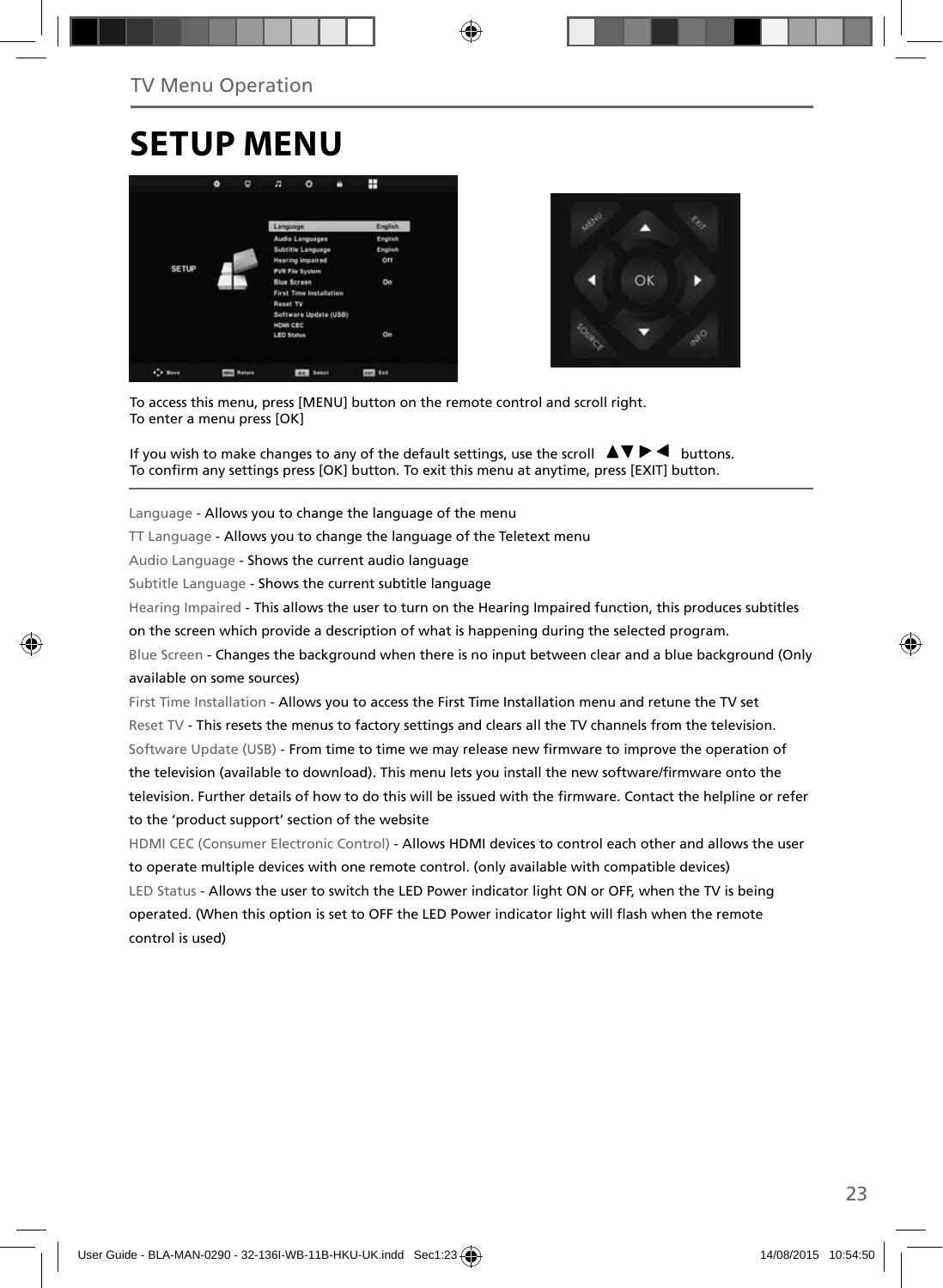# **7 DAY TV GUIDE**

TV Guide is available in Freeview TV mode. It provides information about forthcoming programmes (where supported by the Freeview channel). You can view the start and end time of all programmes and on all channels for the next 7 days and set reminders.

1) Press [TV GUIDE]. The following 7 Day TV Guide will appear..

| 7 Day TV GUIDE                                                                                                                                                                                                                                                                                                                                 |                     |                              |                                 |  |  |  |  |
|------------------------------------------------------------------------------------------------------------------------------------------------------------------------------------------------------------------------------------------------------------------------------------------------------------------------------------------------|---------------------|------------------------------|---------------------------------|--|--|--|--|
| 10 Years Younger: The Challenge<br>Season <sub>2</sub><br>Support worker Janice Cassidy's lifestyle of long working hours and a penchant for tanning<br>has taken its toll, while the stress of bringing up two daughters and heavy smoking has<br>affected interior designer Shere Morady. Surgeon Jan Stanek and the team set out to provide |                     |                              |                                 |  |  |  |  |
|                                                                                                                                                                                                                                                                                                                                                |                     |                              | 04 Aug 2010 10:42               |  |  |  |  |
| BBC1                                                                                                                                                                                                                                                                                                                                           | 05:00-06:00         |                              | 10 Years Younger: The Challenge |  |  |  |  |
| BBC <sub>2</sub>                                                                                                                                                                                                                                                                                                                               | 06:00-06:30         | <b>The Simpsons</b>          |                                 |  |  |  |  |
| <b>ITV1</b>                                                                                                                                                                                                                                                                                                                                    | 06:30-07:00         | <b>Hollyoaks</b>             |                                 |  |  |  |  |
| Channel 4                                                                                                                                                                                                                                                                                                                                      | 07:00-08:00         | Channel 4 News               |                                 |  |  |  |  |
| l five                                                                                                                                                                                                                                                                                                                                         | 08:00-09:00         | How to Look Good Naked       |                                 |  |  |  |  |
| BBC3                                                                                                                                                                                                                                                                                                                                           | 09:00-10:00         | Newlyweds: The One Year Itch |                                 |  |  |  |  |
| BBC4                                                                                                                                                                                                                                                                                                                                           | 10:00-11:15         | <b>Big Brother</b>           |                                 |  |  |  |  |
| ITV2                                                                                                                                                                                                                                                                                                                                           | 11:15-11:45         | The Big Bang Theory          |                                 |  |  |  |  |
|                                                                                                                                                                                                                                                                                                                                                | Remind<br>Move View |                              | Next Day<br>EXIT<br>Exit        |  |  |  |  |

2) Navigate through the menu using  $\blacktriangle \blacktriangledown \blacktriangleright \blacktriangleleft$ 

You can now:

Set a reminder by pressing GREEN View a previous day by pressing YELLOW View the next day by pressing BLUE

3) Press [EXIT] to exit the 7 day TV Guide.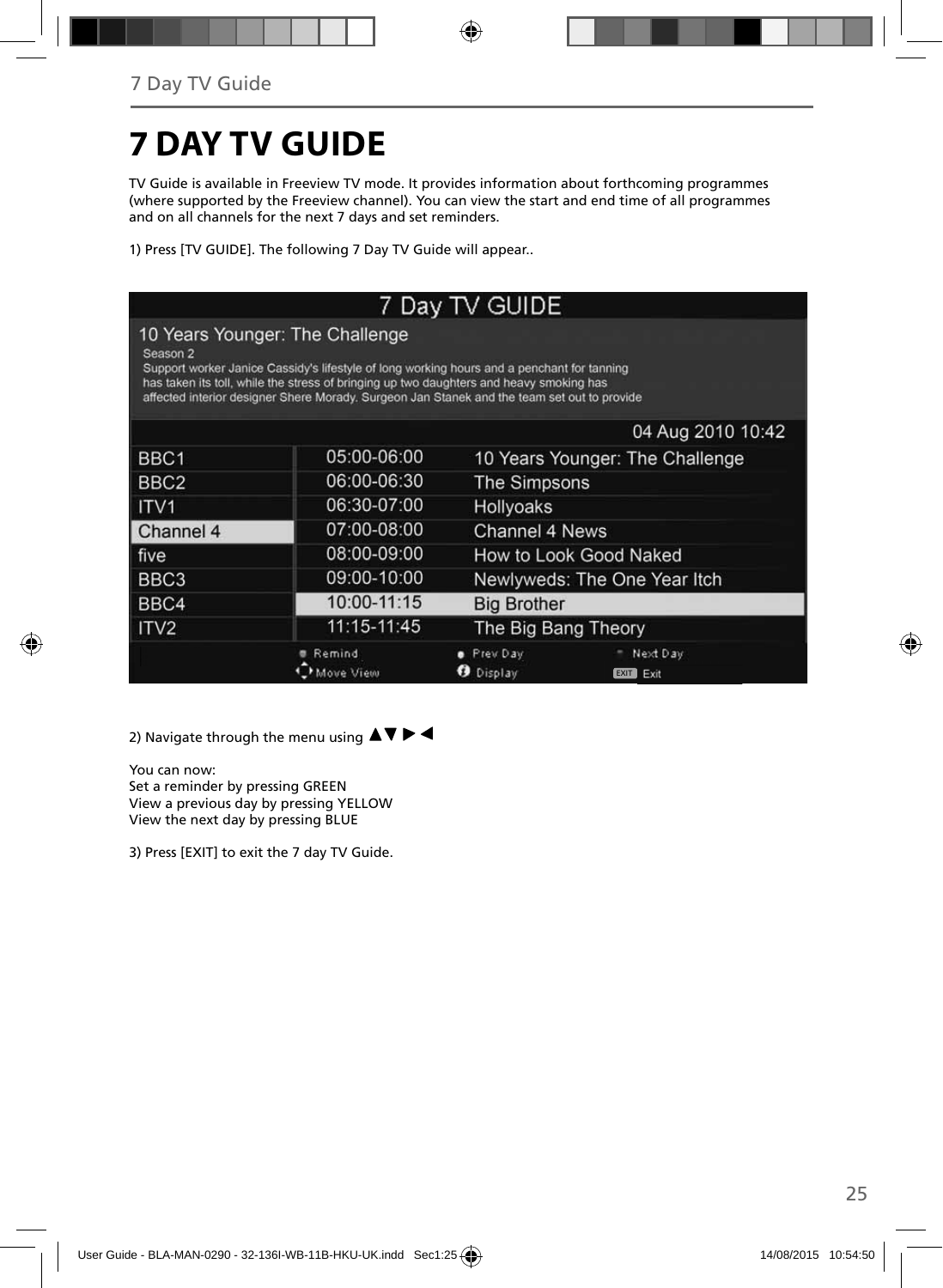## **USB MODE/MEDIA PLAYER**

USB mode offers playback of various different types of content that you have saved on your USB Memory Stick.

On switching to USB source the below menu screen will appear. The content will be divided into Photo, Music, Movie and Text based on file type.



1) You can navigate through the menus using the scroll  $\Delta \nabla \triangleright$   $\blacktriangle$  buttons. To confirm the item you wish to play/view press [OK] button.



2) Select the drive you require. (If your drive only has 1 partition you will only see 1 item).



3) You can now access the item. Press OK to view. 4) Whilst viewing your media, you can control



the item by using the remote control buttons (below) or by pressing (INFO) to access the on-screen playback menu, you can now make your selection by using the  $\triangle \blacktriangledown \blacktriangleright \blacktriangleleft$  and (OK) buttons on the remote control.



Tip: If you experience a playback issue, please ensure the files being used are the correct format (example - the picture plays but no sound) See technical specification page for compatible file types

Note: USB extension cables are not recommended as they can cause a reduction in picture/audio quality and stoppages during play back of USB content.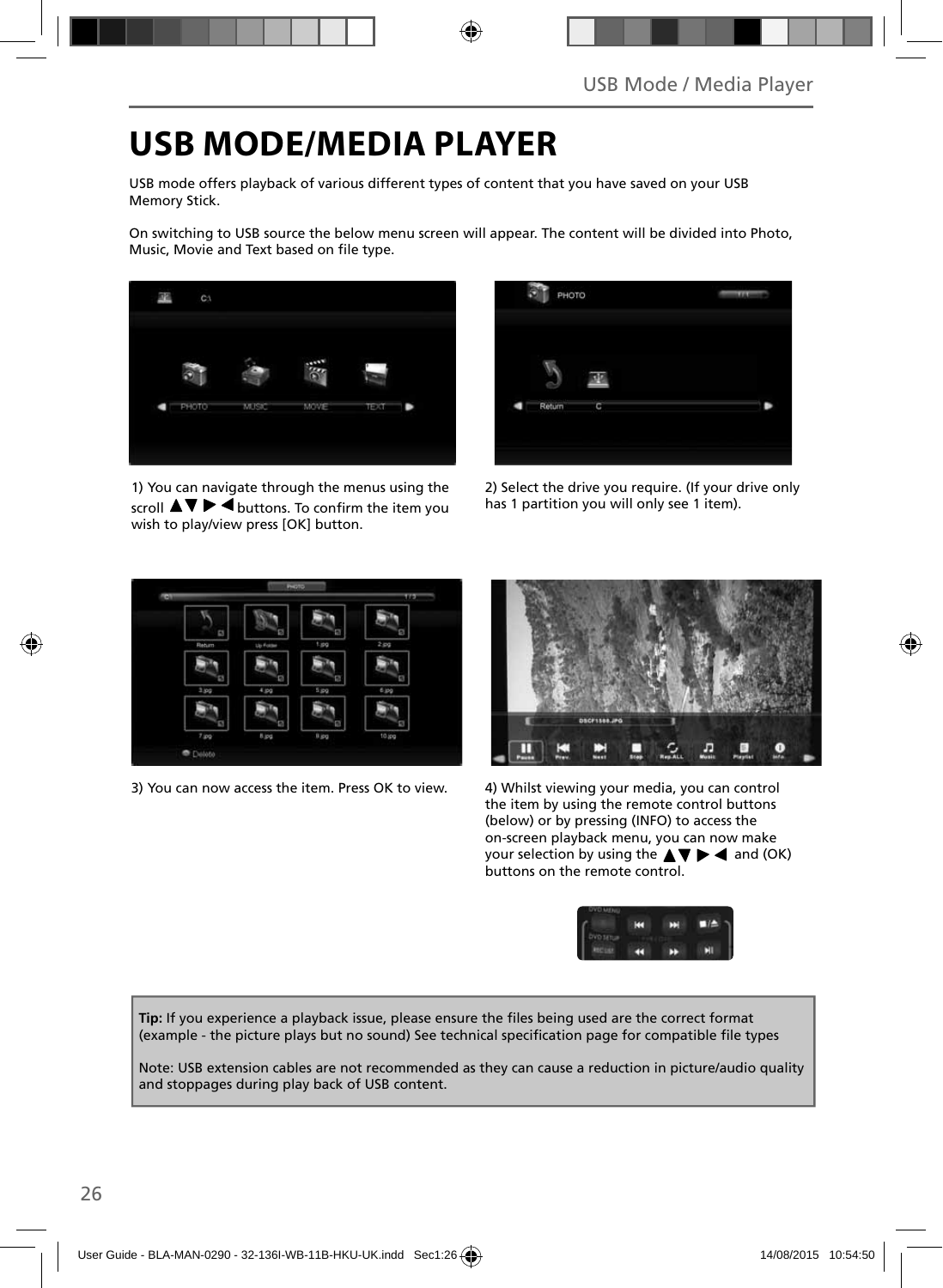## **USING YOUR TV WITH A SKY DIGITAL SET TOP BOX**

### **Option 1) Connecting your TV to your Sky box (when both the TV and Sky Box are located in the same room)**

Depending on your Sky Box & TV model, connect either by SCART or HDMI cables (available separately).

If connecting by SCART, select the 'Input source' on the TV as SCART. If your TV does not have SCART, please refer to 'Connections' pages in this user guide for alternative ways to connect.

If connecting by HDMI, select the 'Input source' on the TV as HDMI (if the TV has more than 1 HDMI port, ensure you select the input source to match the HDMI numbered port on the rear of the TV).

SCART or HDMI cable ē Sky Box

If you wish to use your Sky remote to operate the TV's functions, you will need a Sky remote control (Revision 9 or later) and you will need to program a 4 digit code into it. See bottom of this page.

#### **Option 2) Connecting your TV to your Sky box (when your Sky box is located in a different room to the TV)**

Please note, if you are adding a 'Magic Eye/TV Link' to your system so that you can use your Sky remote control to change the Sky channel in the room where the 2nd TV is located, please refer to the instructions included with the TV link/magic eye in order to ensure the RF or RF2 output on your Sky box is powered on. (The red LED light on the TV link/magic eye will light up if the RF / RF2 output is correctly set up) If you do not have the instructions



that came with the TV link/magic eye, instructions on how to do it can be found on our web site.

1) To tune the TV to the Sky box, on the 2nd TV, select the 'Analogue' input source.

2) Select the channel that you wish to store the Sky box/channel on. (If you do not use channels 1-5 because you no longer have analogue terrestrial channels after digital switchover, you may choose to select channel 1 to store the Sky box/channel, if you still have and use analogue channels 1-5, you may for example decide that channel 6 is the best option for you).

3) Press the corresponding number on the remote control to select the desired analogue channel chosen as per point 2 above.

4) On the TV remote control, press Menu. Now navigate through the menus to select Manual Tuning or Analogue Manual tuning (refer to the Tuning/Channel menu section of this user guide if necessary)

5) Manually tune in the channel (usually, the Sky box is at a frequency between 800Mhz and 850Mhz) once the Sky box/channel is found, press 'OK' to store it.

If you wish to use your Sky remote to operate the TV's functions, you will need a Sky remote control (Revision 9 or later) and you will need to programme a 4 digit code into it. See below.

**Using a Sky remote or a universal remote to operate your TV** 

**Sky remote control** - If you wish to use your Sky remote to operate the basic functions of your TV, you need to program a 4 digit code into it. Please note - you will need a Sky Revision 9 remote control (or later). **The code required for this television is 2134.** If you wish to upgrade/replace your existing Sky remote control to the latest version, you can do so on our website.

**Universal remote control** - If you wish to use a Universal remote control to operate your TV, please refer to the website for a full list of codes. (Please note we only have codes for One for All branded remote controls, if you have an alternative brand of Universal remote, please refer to the manufacturer for the code.)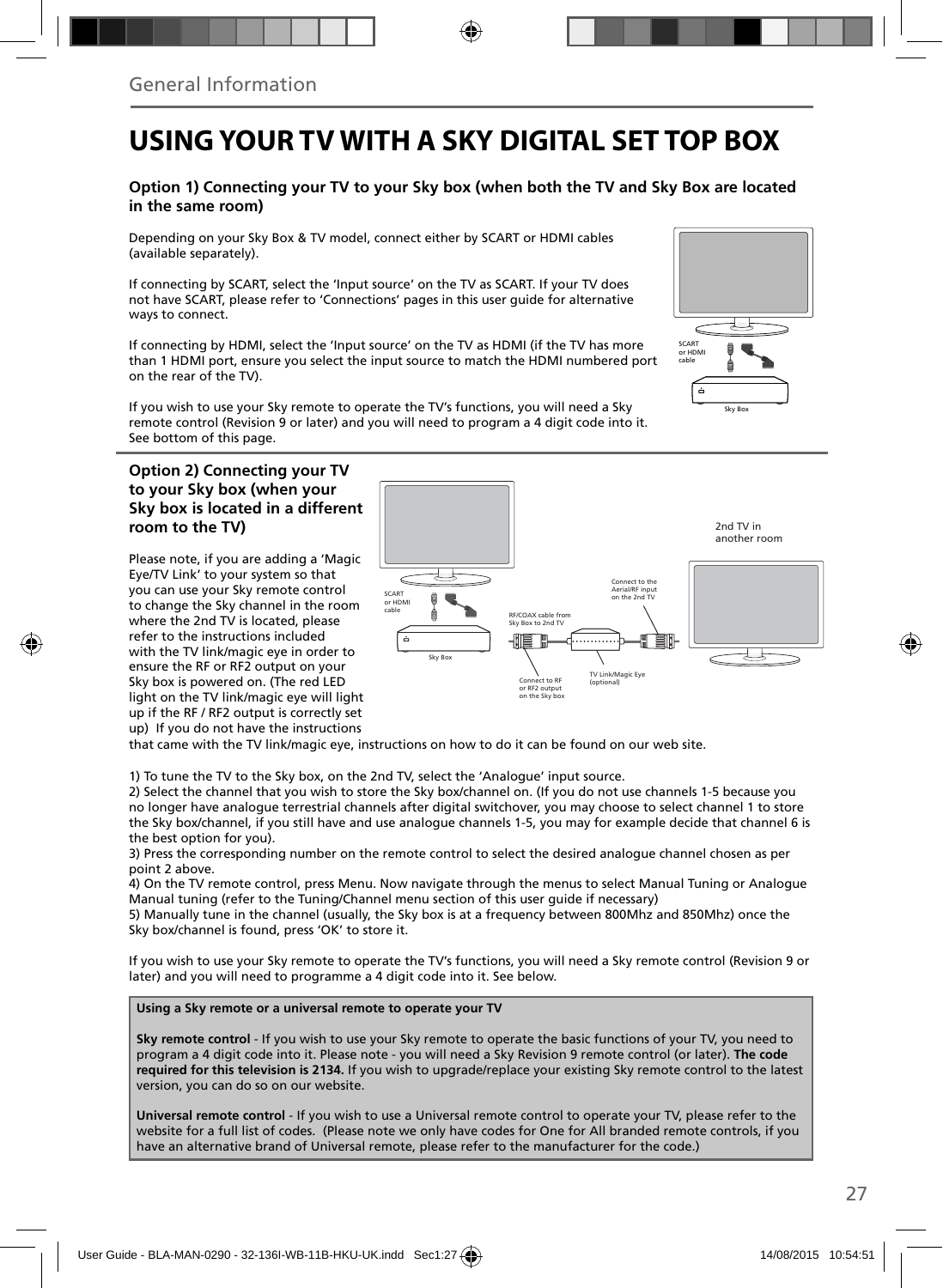## **FREQUENTLY ASKED QUESTIONS**

| General              | I would like to have louder<br>sound by connecting additional<br>speakers.                                                            | 1) Use the 3.5mm headphone output and a 3.5mm to phono cable (available separately) to<br>connect to an amplifier/surround sound system. Please note this will deactivate the TV's built<br>in speakers.<br>2) Connect a COAX cable from the TV's COAX output to your amplifier/surround systems<br>COAX input.                                                                                                                                                                                                                                                                                                                     |  |
|----------------------|---------------------------------------------------------------------------------------------------------------------------------------|-------------------------------------------------------------------------------------------------------------------------------------------------------------------------------------------------------------------------------------------------------------------------------------------------------------------------------------------------------------------------------------------------------------------------------------------------------------------------------------------------------------------------------------------------------------------------------------------------------------------------------------|--|
| General              | Why are some options in the<br>menu unavailable and greyed<br>out.                                                                    | Some options are only available in certain sources, i.e. HDMI. They are<br>unavailable in the other sources where they have no affect.                                                                                                                                                                                                                                                                                                                                                                                                                                                                                              |  |
| General              | Can I stop my TV automatically<br>turning off after 4hrs?                                                                             | Yes, in the 'Time' menu settings, scroll down to Auto standby and select OFF.                                                                                                                                                                                                                                                                                                                                                                                                                                                                                                                                                       |  |
| TV                   | I have tuned in Digital TV but I<br>am not receiving any or all of the<br>channels and/or the channels I<br>receive are breaking up.  | 1) Check you are in an area that can receive Freeview/Saorview, visit www.freeview.co.uk or<br>www.saorview.ie<br>2) Check you are using an aerial that is able to receive a good digital signal. In most cases,<br>you will need an outdoor digital hi-gain/wideband aerial. In areas that have excellent<br>digital coverage, you may be able to use a loft type aerial but it is highly likely that you will<br>also need to connect a booster between the back of the TV and the TV aerial wall socket.<br>Unfortunately, to receive a good enough digital signal, it is not possible to use a portable/<br>indoor type aerial. |  |
| TV                   | I have re-tuned my television<br>but when I switch it off it is not<br>storing the channels.                                          | If the TV does not save the channels when you power it off, it's likely the channel database<br>has become corrupt.<br>1) Turn off the TV.<br>2) Remove the RF/Aerial cable from the rear of the TV and then turn the TV back on again.<br>3) Using the remote control, press Menu followed by 8-8-8-8 to enter the initial setup/first<br>time installation menu.<br>4) Press OK (let the TV run the full tuning process).<br>5) Once completed, turn off the TV, reconnect the RF/Aerial cable then turn the TV back<br>on again.<br>6) Repeat steps 3 & 4.                                                                       |  |
| VCR/DVD<br>Recorder  | I have connected the TV to my<br>VCR or DVD Recorder via SCART<br>but it is not recording.                                            | In addition to connecting via SCART, you should connect the aerial cable from the wall<br>socket to your VCR/DVD Recorder and another aerial cable from the VCR/DVD Recorder to<br>the TV.                                                                                                                                                                                                                                                                                                                                                                                                                                          |  |
| <b>Game Consoles</b> | I have connected my<br>Playstation/Xbox to the TV via<br>HDMI, but I am not receiving<br>any pictures or sound on my<br>Television.   | 1) Ensure the TVs' source is set to HDMI.<br>2) Check your settings on your Playstation/Xbox are as per the Playstation/Xbox<br>instruction manual.                                                                                                                                                                                                                                                                                                                                                                                                                                                                                 |  |
| Game Consoles        | I have connected my<br>Playstation/Xbox to the TV via<br>Component cables (red, green<br>& blue) but I am not receiving<br>any sound. | Component cables only provide HD pictures. For the sound you will need to connect the red<br>& white audio cables on the Playstation/Xbox to the red & white phono inputs (or mini AV<br>input where fitted) on the rear of the TV. Please refer to the 'Connections' pages.                                                                                                                                                                                                                                                                                                                                                        |  |
| System Lock          | I have changed the password<br>on the television and now<br>forgotten it.                                                             | There is a master password of 4711, to gain access to the TV menu and reset the<br>normal password.                                                                                                                                                                                                                                                                                                                                                                                                                                                                                                                                 |  |
| USB Mode             | I have inserted a USB Memory<br>Key, but the TV does not<br>recognise it.                                                             | Ensure the USB Memory Key is formatted to type FAT32.                                                                                                                                                                                                                                                                                                                                                                                                                                                                                                                                                                               |  |
| USB Mode             | Using a USB portable hard drive<br>/ larger than 32GB.                                                                                | If you wish to use a portable hard drive larger than 32GB, please note that it must be<br>formatted to the FAT32 file system in order to operate on this TV. Windows XP/Vista<br>computers are only capable of formatting up to 32GB, therefore, you will need a software<br>programme/utility to format larger hard drives.<br>Please refer to the website, www.umc-uk.co.uk, for more information.                                                                                                                                                                                                                                |  |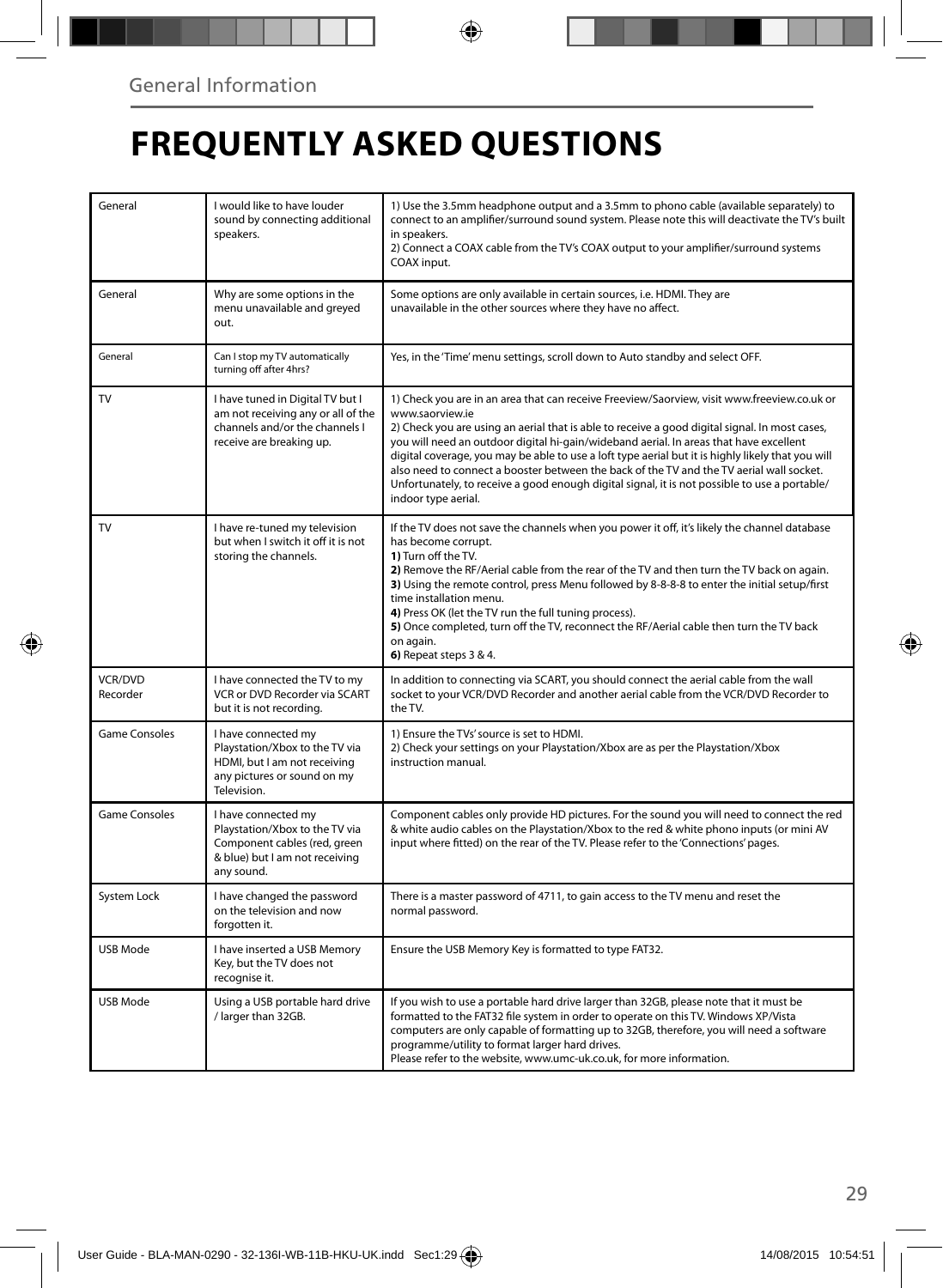## **TECHNICAL SPECIFICATION**

| <b>Supplier</b>                                                                                                                                                                                                                                                                                                     | <b>Blaupunkt</b>      |  |  |  |
|---------------------------------------------------------------------------------------------------------------------------------------------------------------------------------------------------------------------------------------------------------------------------------------------------------------------|-----------------------|--|--|--|
| <b>Model ID</b>                                                                                                                                                                                                                                                                                                     | 32/136I-WB-11B-HKU-UK |  |  |  |
| Energy efficiency class                                                                                                                                                                                                                                                                                             | $A+$                  |  |  |  |
| Visible screen size (diagonal)                                                                                                                                                                                                                                                                                      | 81 cm / 32 inches     |  |  |  |
| On mode average power consumption                                                                                                                                                                                                                                                                                   | 31.0W                 |  |  |  |
| Annual energy consumption *1                                                                                                                                                                                                                                                                                        | 45.0 kWh              |  |  |  |
| Standby power consumption *2                                                                                                                                                                                                                                                                                        | $<$ 0.50 W            |  |  |  |
| Off mode power consumption                                                                                                                                                                                                                                                                                          | 0W                    |  |  |  |
| Screen resolution                                                                                                                                                                                                                                                                                                   | 1366 (H) x 768 (V)    |  |  |  |
| *1: Energy consumption XYZ kWh per year, based on the power consumption of the television<br>operating 4 hours per day for 365 days. The actual energy consumption will depend on how the<br>television is used.<br>*2: When the TV is turned off with the remote control/standby button and no function is active. |                       |  |  |  |

### **Additional Technical Information**

| <b>RF</b>                       | 75 ohm Antenna / Analog / DVB                                                                                                                                                              |  |  |
|---------------------------------|--------------------------------------------------------------------------------------------------------------------------------------------------------------------------------------------|--|--|
| Inputs                          | 3 x HDMI, 1 x USB, 1 x Mini Composite Video/CVBS and<br>shared audio for Composite Video & Component/YPbPr,<br>1 x Mini Component/YPbPr,<br>1 x VGA/PC, 1 x 3.5mm jack for PC audio input, |  |  |
| Sound Outputs                   | 1 x Coax Audio output, 1 x 3.5mm Headphone                                                                                                                                                 |  |  |
| Speaker / Amplifier Watts (RMS) | $2 \times 10 / 2 \times 8$                                                                                                                                                                 |  |  |
| Voltage and power consumption   | 110-240V 50Hz<br>31/45/70W (ecomode/standard/max)                                                                                                                                          |  |  |
| Dimensions including stand (mm) | 739 W x 494 H x 179 D                                                                                                                                                                      |  |  |
| Net weight (Kgs)                | 4.9                                                                                                                                                                                        |  |  |
| <b>Wall Mounting</b>            | VESA 200 x 100 (mm)                                                                                                                                                                        |  |  |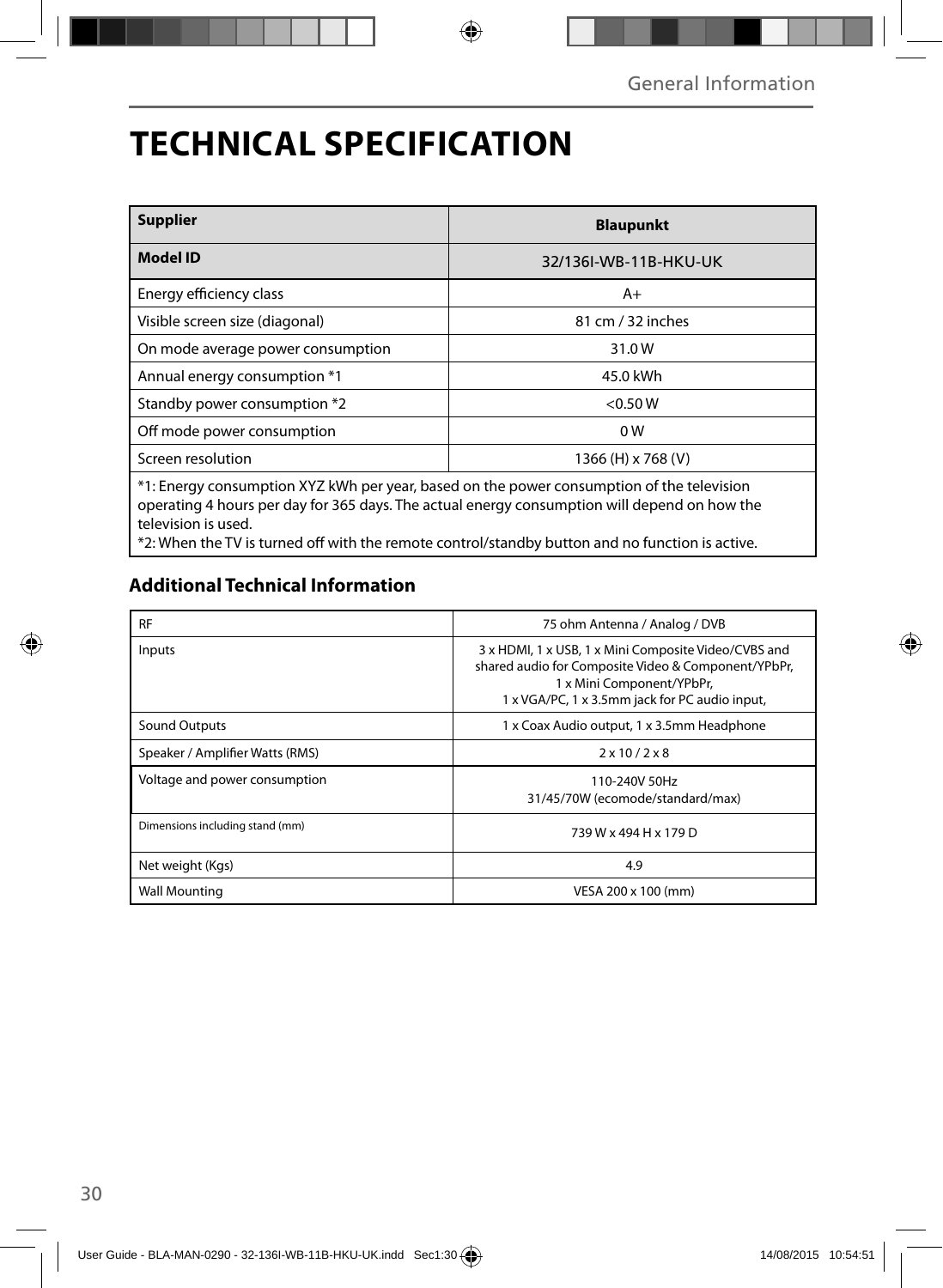## **TECHNICAL SPECIFICATION**

### **Compatible files in USB Mode**

| Media | File Ext.      | Codec                                   |                         | <b>Remark</b>                                                                 |
|-------|----------------|-----------------------------------------|-------------------------|-------------------------------------------------------------------------------|
|       |                | Video                                   | Audio                   |                                                                               |
|       | .mpg           | MPEG-1, MPEG-2                          | MP3, WMA,<br><b>AAC</b> | Max Resolution: 1920x1080<br>Max Data rate: 40 Mbps                           |
|       | .avi           | Xvid, MJPEG,<br>MPEG-4 SP/ASP.<br>H.264 |                         | Max Resolution: 1920x1080<br>Max Data rate: 20 Mbps                           |
|       | .ts            | MPEG-2, H.264                           |                         |                                                                               |
| Movie | .mov/<br>.mkv  | MPEG-4 SP/ASP,<br>H.264                 |                         |                                                                               |
|       | .dat           | MPEG-1                                  |                         |                                                                               |
|       | mp4            | MPEG-4 SP/ASP,<br>H.264                 |                         |                                                                               |
|       |                | MPEG-1, MPEG-2                          |                         | Max Resolution: 720x576<br>Max Data rate: 40 Mbps                             |
|       | .vob           | MPEG-2                                  |                         |                                                                               |
| Music | mp3.           |                                         | MP3                     | Sample Rate 8K-48KHz<br>Bit rate: 32K - 320Kbps                               |
|       | .wma           |                                         | <b>WMA</b>              | Channel: Mono/Stereo                                                          |
|       | .m4a/<br>.aac  |                                         | AAC                     | Sample Rate 16K-48KHz<br>Bit rate: $32K \sim 442Kbps$<br>Channel: Mono/Stereo |
|       | .jpg/<br>.jpeg | Progressive JPEG                        |                         | Max Resolution: 1024x768                                                      |
|       |                | <b>Baseline JPEG</b>                    |                         | Max Resolution: 8192x8192                                                     |
| Photo | .bmp           | <b>BMP</b>                              |                         | Max Resolution: 6500x6500<br>Pixel Depth 1/4/8/16/24/32 bpp                   |
|       | .png           | Non-Interlaced                          |                         | Max Resolution: 3000x3000                                                     |
|       |                | Interlaced                              |                         | Max Resolution: 1500x1500                                                     |